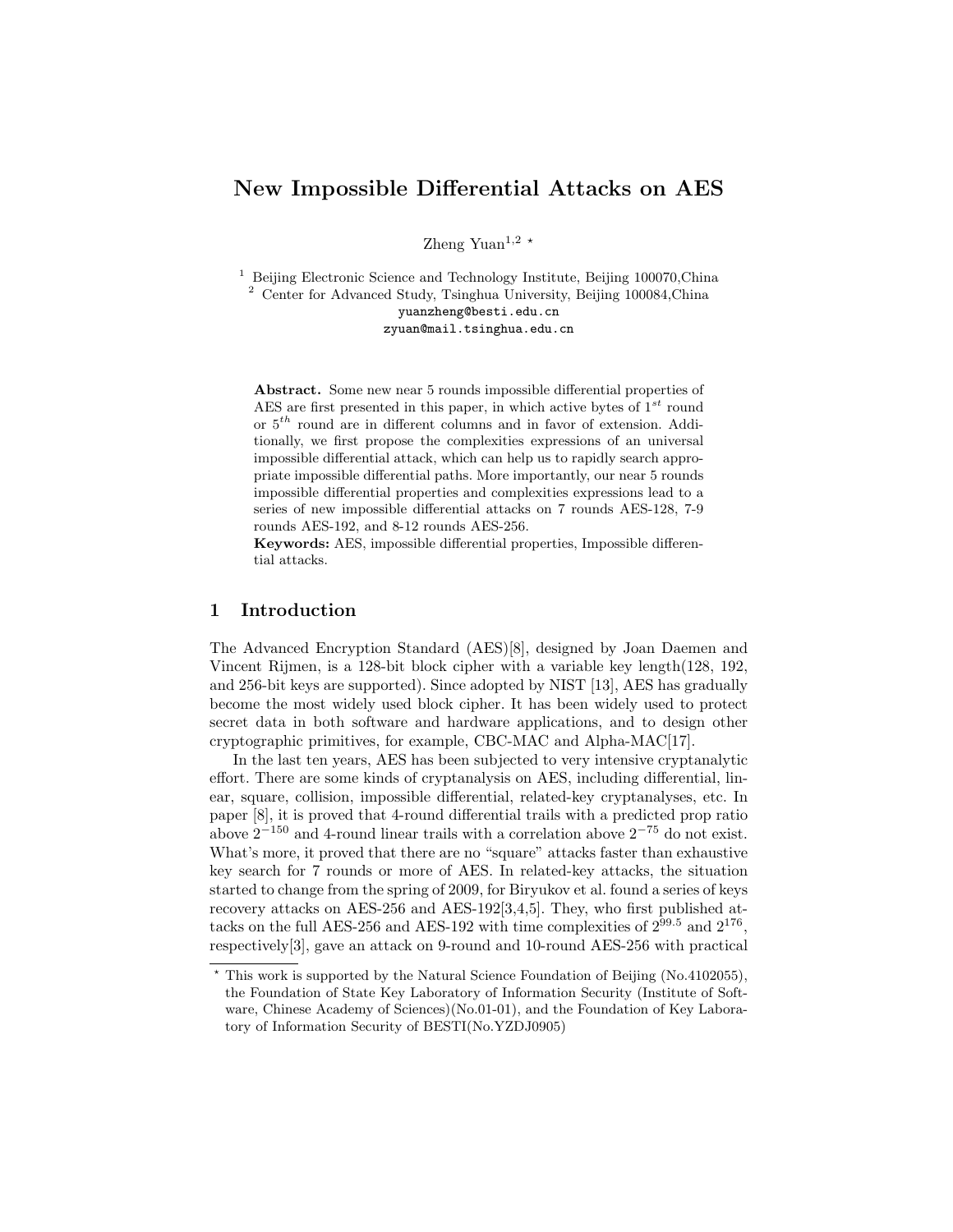complexities of  $2^{32}$  and  $2^{44}$ , respectively[5]. The security of AES against impossible differential attacks had been challenged in previous research[6,7,14,15,16]. Later, utilizing an almost same 4-round impossible differential property, an improved impossible differentials attacks on AES was presented[1,18]. Especially, the best results of AES-128 was proposed, which is attacking on 7-round AES-128 with  $2^{115.5}$  data complexity and  $2^{119}$  time complexity. In Paper [18], the better impossible differential attacks on 7-round AES-192 and 8-round AES-256 were also presented. The complexities of 7-round AES-192 were  $2^{115.5}$  chosen plaintext (CP) pairs as well as  $2^{119}$  time encrypting, and that of 8-round AES-256 were  $2^{116.5}$  data complexity and  $2^{247.5}$  time complexity. Recently, under the assumption that the (shifted) column with zero difference was fixed, the complexities in [1,16,18] were slightly improved by using a trivial sleight[11].

The main contributions of this paper are to present novel near 5 rounds impossible differential properties of AES and the complexities expressions of an universal impossible differential attack. In our new near 5 rounds impossible differential properties, the number of active bytes of the  $1^{st}$  round or  $5^{th}$  round can be 1,2 or 3, and the active bytes are in different columns and in favor of extension. In this paper, we sum up an universal impossible differential attack on AES and first give the formal expressions of their complexities, which can help us to rapidly search appropriate impossible differential paths. More importantly, utilize our near 5 rounds impossible differential properties and complexities expressions can obtain the best results of impossible differential attacks on AES-128/192/256. Table 2 shows some of our results of impossible differential attacks on AES-192/256, our result can be improved by lu's method.[11].

Up to now, the impossible differential attacks on 7-round AES-128 are the best known attacks. Besides impossible differential attacks, there exist two marginal attacks on 7-round AES-128[9,10] (ie., require nearly the entire codebook, or time complexity close to key exhaustive search), respectively using square attack and collision attack. In this paper, we add a new and non-marginal impossible differential attack on 7-round AES-128, as well as impossible differential attacks on more than 7-round AES-192 and more than 8-round AES-256. We summarize our results along with some previously known works in Table 1.

AES is an iterated block cipher, each iterated round applies four basic operations: SubBytes, ShiftRows, MixColumns, and AddRoundKey. Only MixColumn operation can change the number of active bytes, and the linear transformation of MixColumn has the characteristic: the sum of the number of active columns at its input and output is at least 5. Using this property and previous works[1,18], we find some new near 2.5-round difference trails with probability 1. Moreover, we first propose some near 5 rounds impossible differential properties. In these impossible differential properties, the number of active bytes of  $1^{st}$  round and  $5<sup>th</sup>$  round can be 1,2 or 3, and active bytes are in different columns, so our impossible differential properties are easy to be extended.

The paper is organized as follows. In Section 2, we list the notations and Definitions used in this paper and give a brief description of the AES. Section 3 presents our universal impossible differential attacks methods. The impossible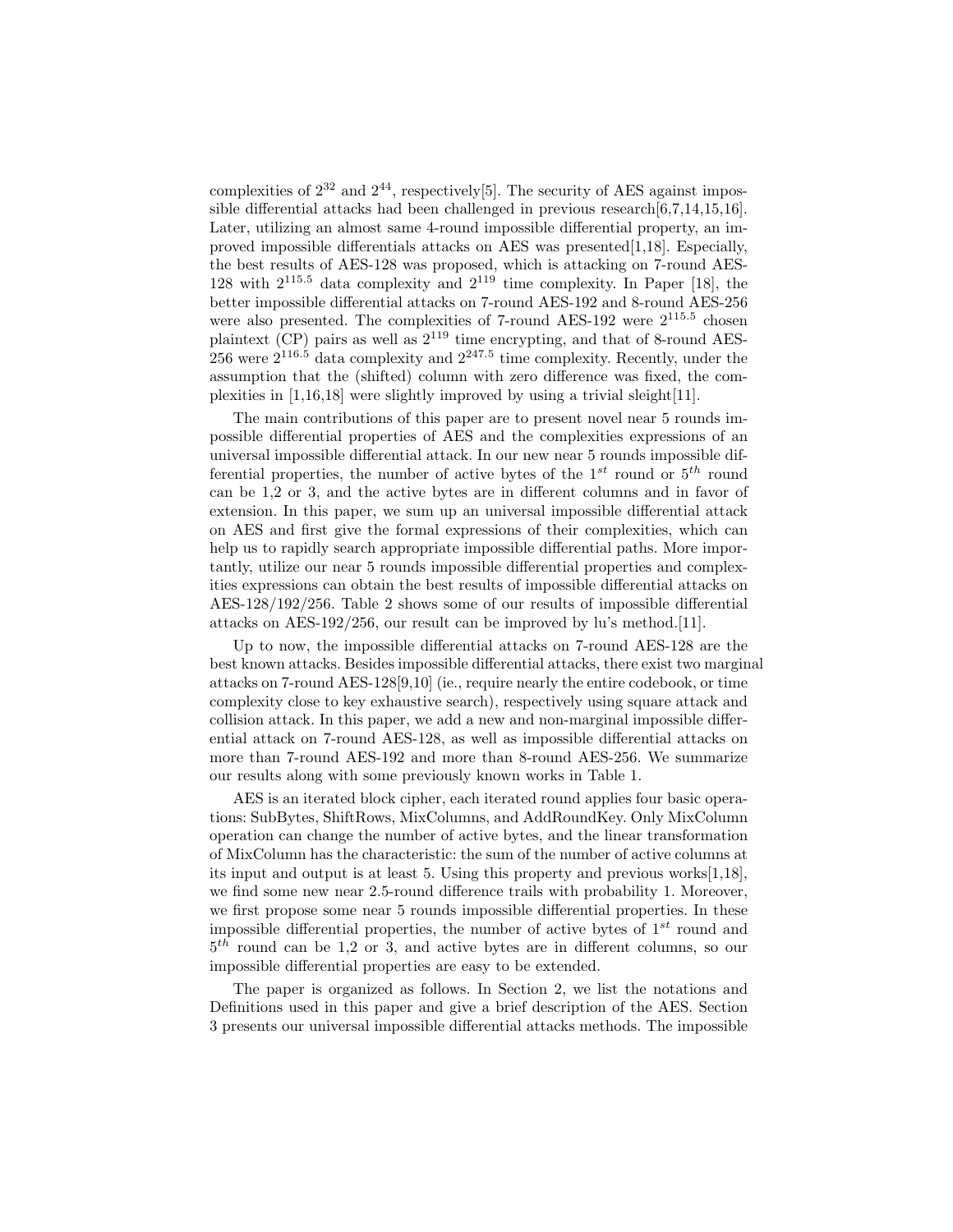differential properties of AES are described in Section 4. Some of our new impossible differential attacks on AES are presented in Section 5 and Section 6. Section 7 is our conclusions.

#### 2 Backgrounds and Notations

In this section, we give a brief description of the AES, and define some notations.

#### 2.1 A Brief Description of AES

AES is a 128-bit block cipher with square structure, and the length of secret key is 128 , 192 or 256 bits. A 128-bit data block of the AES is usually exhibited as an array of  $4 \times 4$  bytes as shown in Fig. 1

The input plaintext block is passed through a iterated function, named encryp-

|   |   | ٠, |
|---|---|----|
|   | ř | κ  |
| f | P |    |
|   |   | 5  |

Fig. 1.  $4 \times 4$  Byte coordinate of 128-bit AES data block

tion round function, 10 (respectively 12 or 14) times for 128-bit(respectively 192-bit or 256-bit) secret key. Each encryption round function consists of the four basic transformations in the following order:

- $SubBytes(SB)$ : independently operate a non-linear byte substitution on each byte of the state using an  $8 \times 8$  S-box.
- $ShiftRows(SR)$ : cyclically shift left the bytes in the last three rows of the state with different numbers of bytes, i.e., one byte for the second row, two for the third row and three for the fourth row.
- $-$  MixColumns(MC): multiply each column of the state with a fix matrix.
- $AddRoundKey(AK)$ : an exclusive-or(XOR) of the data block with the round subkey.

Note that AK is applied before the first round and MC is excluded in the last round [8].

Similarly, the ciphertext block can be decrypted by decryption round functions, and each round functions is composed of the four basic inverse transformations: InvAddRoundKey(i.e. AddRoundKey), InvMixColumn, InvShiftRow, and InvSubByte.

There are two properties of inverse transformations: one is that the order of InvShiftRow and InvSubByte are indifferent, and the other is that the transformation sequence  $AddRoundKey(S_i^r, K'_r) \rightarrow InvMixColumn(S_{i+1}^r)$  can be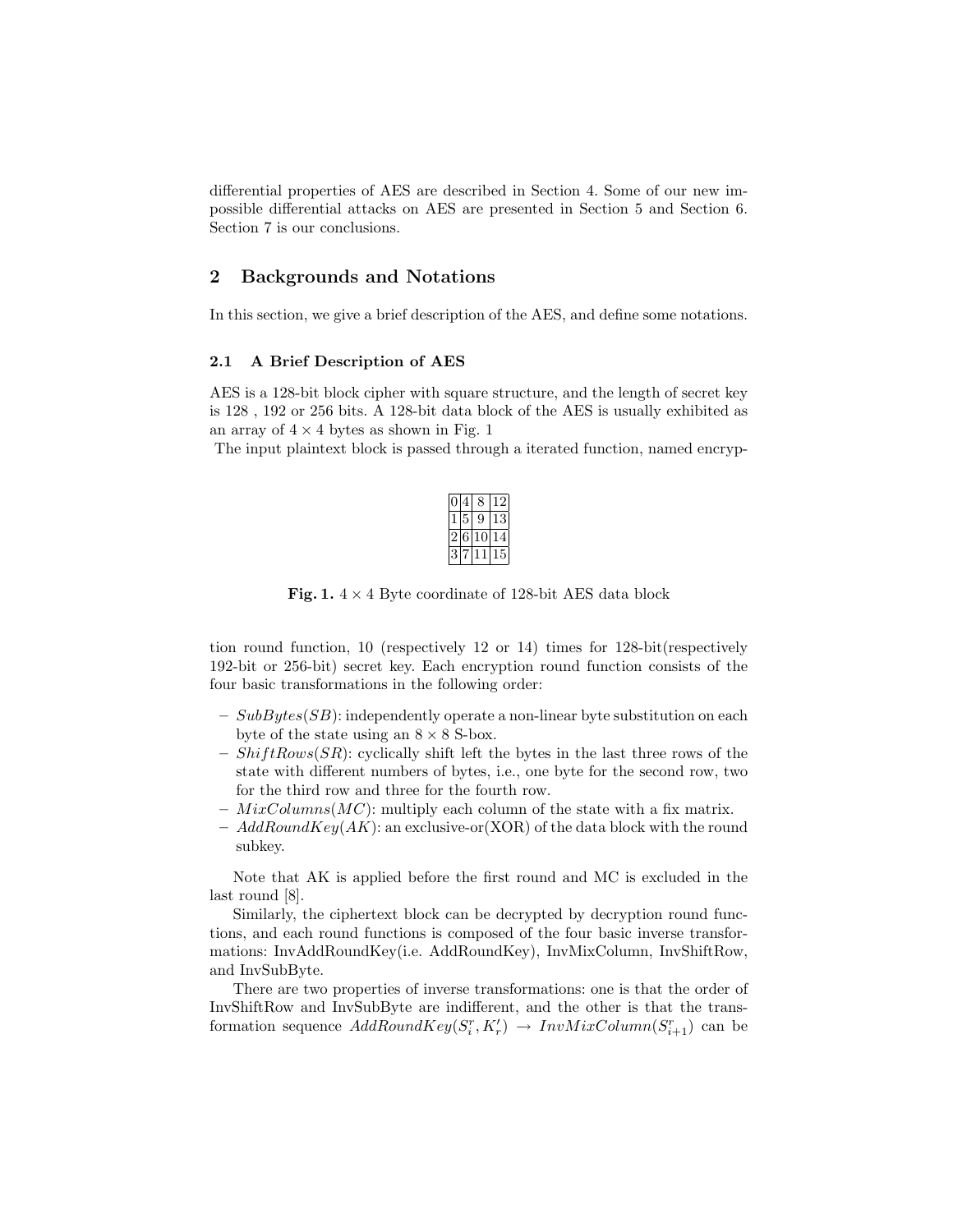replaced by

$$
InvMixColumn(S_i^r) \rightarrow AddRoundKey(S_{i+1}^r, {K'_r}^{-1}),
$$

where  $K_r'^{-1} = InvMixColumn(K_r')$ . So each decryption round function can be transformed into the following order:

- $InvSubBytes(SB^{-1})$ : byte substitution is the inverse table of SubByte.
- $-InvShiftRows(SR^{-1})$ : only one difference from ShiftRows is shift right.
- $-InvMixColumns(MC^{-1})$ : a matrix multiplication with another different coefficients from MixColumns.
- $AddRoundKey(AK^{-1}).$

 $AddRoundKey(S^0, K_0)$  is used before the first round as well, and InvMixColumns is rejected in the last round.[8].

### 2.2 Notations and Definitions

| $\boldsymbol{P}$                                                               |                | a plaintext $P = (p_0, p_1, \ldots, p_{15}).$                                              |
|--------------------------------------------------------------------------------|----------------|--------------------------------------------------------------------------------------------|
| $\mathcal C$                                                                   | $\ddot{\cdot}$ | a ciphertext $C = (c_0, c_1, \ldots, c_{15}).$                                             |
| $\mathbb P$                                                                    |                | a special set of four bytes position of an AES state. After SR                             |
|                                                                                |                | operation, the four bytes must be in one column. Obviously,                                |
|                                                                                |                | $\mathbb{P} = \{(0, 5, 10, 15), (4, 9, 14, 3), (8, 13, 2, 7), (12, 1, 6, 11)\}.$           |
| $\mathbb Q$                                                                    | $\ddot{\cdot}$ | as well as a special set of four bytes position of an AES state. After                     |
|                                                                                |                | $SR^{-1}$ operation, the four bytes must be in one column.                                 |
|                                                                                |                | $\mathbb{Q} = \{(0, 13, 10, 7), (4, 1, 14, 11), (8, 5, 2, 15), (12, 9, 6, 3)\}.$           |
| $\boldsymbol{b}$                                                               | $\ddot{\cdot}$ | the set of some bytes, $b = (b_1, \ldots, b_i)$ , $0 < i \leq 4$ . If b is a subset of     |
|                                                                                |                | any element of $\mathbb{P}$ , we say that $b \in \mathbb{P}$ .                             |
| $S(b_i)$                                                                       |                | the output of s-box when input is byte $b_i$ .                                             |
| $\boldsymbol{r}$                                                               |                | the iterated times of an encryption (or decryption) round function.                        |
| $K^r\!$                                                                        | $\ddot{\cdot}$ | the $r^{th}$ round's 128-bit encrypting subkey, $K^r = (k_0^r, k_1^r, \ldots, k_{15}^r)$ . |
|                                                                                | $\vdots$       | part bytes of the $r^{th}$ round's subkey, $K_j^r \in K^r$ , $(0 < j < 15)$ .              |
|                                                                                |                | the output state of SB at the $r^{th}$ encryption round.                                   |
|                                                                                |                | the output state of $SB^{-1}$ at the $r^{th}$ decryption round.                            |
|                                                                                | $\vdots$       | the output state of SR at the $r^{th}$ encryption round.                                   |
|                                                                                | $\ddot{\cdot}$ | the output state of MC at the $r^{th}$ encryption round.                                   |
| $\begin{array}{c} K_j^r\ S_B^r\ S_{B^{-1}}^r\ S_R^r\ S_C^r\ S_K^r \end{array}$ |                | the output state of AK at the $r^{th}$ encryption round.                                   |
| $\boldsymbol{t}$                                                               |                | the number of the structures.                                                              |
| $\Pr^r$                                                                        | $\ddot{\cdot}$ | the probability of the output of $MC^{-1}$ of the $r^{th}$ decrypting round.               |
| $Pr_d$                                                                         |                |                                                                                            |
|                                                                                | $\ddot{\cdot}$ | the data complexity.                                                                       |
| $Pr_t$                                                                         | $\ddot{\cdot}$ | the time complexity.                                                                       |
| $d_e$                                                                          | $\ddot{\cdot}$ | the number of left message pairs before eliminating wrong subkey                           |
|                                                                                |                | values by the part initialization key $K_{z^P}^0$ .                                        |
|                                                                                | $\ddot{\cdot}$ | the number of bytes for the guessed subkeys.                                               |
|                                                                                | $\vdots$       | the number of active bytes for the chosen plaintexts.                                      |
|                                                                                | $\vdots$       | the number of fixed bytes for the ciphertexts.                                             |
| $\begin{array}{c} z_k\\ z_f^P\\ z_f^C\\ \Delta x \end{array}$                  |                | the XOR difference of $x$ and $x'$ .                                                       |
|                                                                                |                |                                                                                            |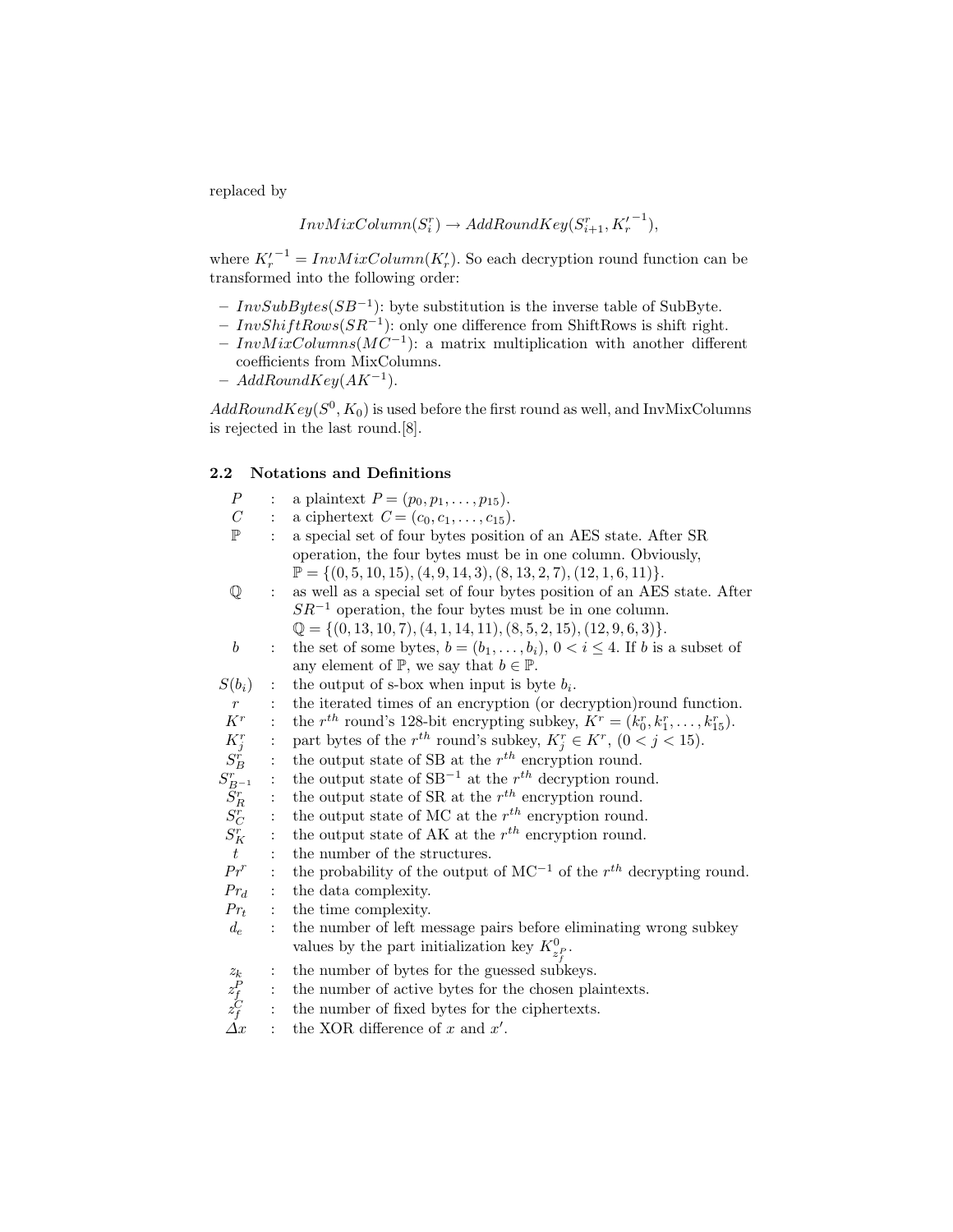# 3 Impossible Differential Attacks

Impossible differential attacks use differentials that hold with probability 0 (or non-existing differentials) to eliminate wrong key material and leave the right key candidate. The majority of impossible differential attacks on AES make use of the extremely similar algorithms, which is named as an universal impossible differential attack methods in the paper. Here, we describe the universal impossible differential attack method, and first deduce the formal expressions of their complexities evaluation. These formulae will help us to choose appropriate impossible differential paths quickly.

#### 3.1 universal Impossible Differential Attacks and their Complexities

Assume that there is a  $r_0$ -round impossible differentials property, then extend  $r_1$  rounds differentials and  $r_2$  rounds differentials at the bottom and the top, respectively. We can get  $r = r_0 + r_1 + r_2$  rounds AES. Without losing the generality, we only discuss  $r_2 \leq 1$ . Impossible differential attacks on the *r*-round AES can be summarized as follows:

- 1. Defined a structure as a set of  $2^{8 \times z_f^P}$  plaintexts, which have fixed values in all but  $z_f^P$  bytes. There are about  $2^{16 \times z_f^P - 1}$  plaintexts pairs in such a structure.
- 2. Randomly take  $t$  structures, and encrypt all plaintexts pairs using  $r$ -round AES. Only choose the pairs whose ciphertexts pairs are same except  $z_f^C$ bytes in the appointed positions. The expected number of such pairs is  $t \times$  $2^{16 \times z_f^P - 1 - 8 \times z_f^C}$ .
- 3. Guess some subkeys of last  $r_1$  rounds, and suppose that  $z_k$  bytes be guessed. Decrypt the chosen pairs  $r_1$  rounds using the guessed bytes  $(K_{j_1}^{r_0+r_1+r_2},$  $K_{j_2}^{r_0+r_1+r_2-1}, \ldots, K_{j_3}^{r_0+r_2}$ ,  $(j_1+j_2+j_3 = z_k)$ . Only select pairs, at the output of  $MC^{-1}$  of the  $r_1^{th}$  round, whose differentials correspond to the output of the  $r_0$ -round impossible differentials property. If the probability of each decryption round is  $Pr^{r_1}, Pr^{r_1-1}, \ldots, Pr^1$ , respectively, the excepted number of remained pairs is  $d_e = t \times 2^{16 \times z_f^P - 1 - 8 \times z_f^C} \times Pr^{r_1} \times \ldots \times Pr^1$ .
- 4. Eliminate wrong  $z_f^P$  bytes  $K^0_{z_f^P} = (k_{a_1}^0, k_{a_2}^0, \ldots, k_{a_{z_f}^P}^0) \in K^0$ ,  $(0 < a_1, a_2, \ldots, a_{z_f^P} <$ 
	- 16) by showing that the impossible differential property holds if these bytes are used in this step.
	- (a) Precomputation:
		- i. If  $r_1 = 1$ ,, then for the state  $S_K^1$ , give all  $2^m$  possible differences pairs  $(x, x_0)$ , which meet the input of the  $r_0$ -round impossible differential property. For these pairs, perform orderly  $MC^{-1}$ ,  $SR^{-1}$  and  $SB^{-1}$ , respectively, then obtain the output pairs  $(S_{B^{-1}}^1, S_{B^{-1}}'^1)$ . Compute their difference  $\Delta S^1_{B^{-1}}$ . In all, there are  $2^{8 \times z^P_f}$  output difference values. On average, about  $2^{m-8\times z_f^P}$  pairs  $(x, x_0)$  correspond to one value  $\Delta S_{B^{-1}}^1$ .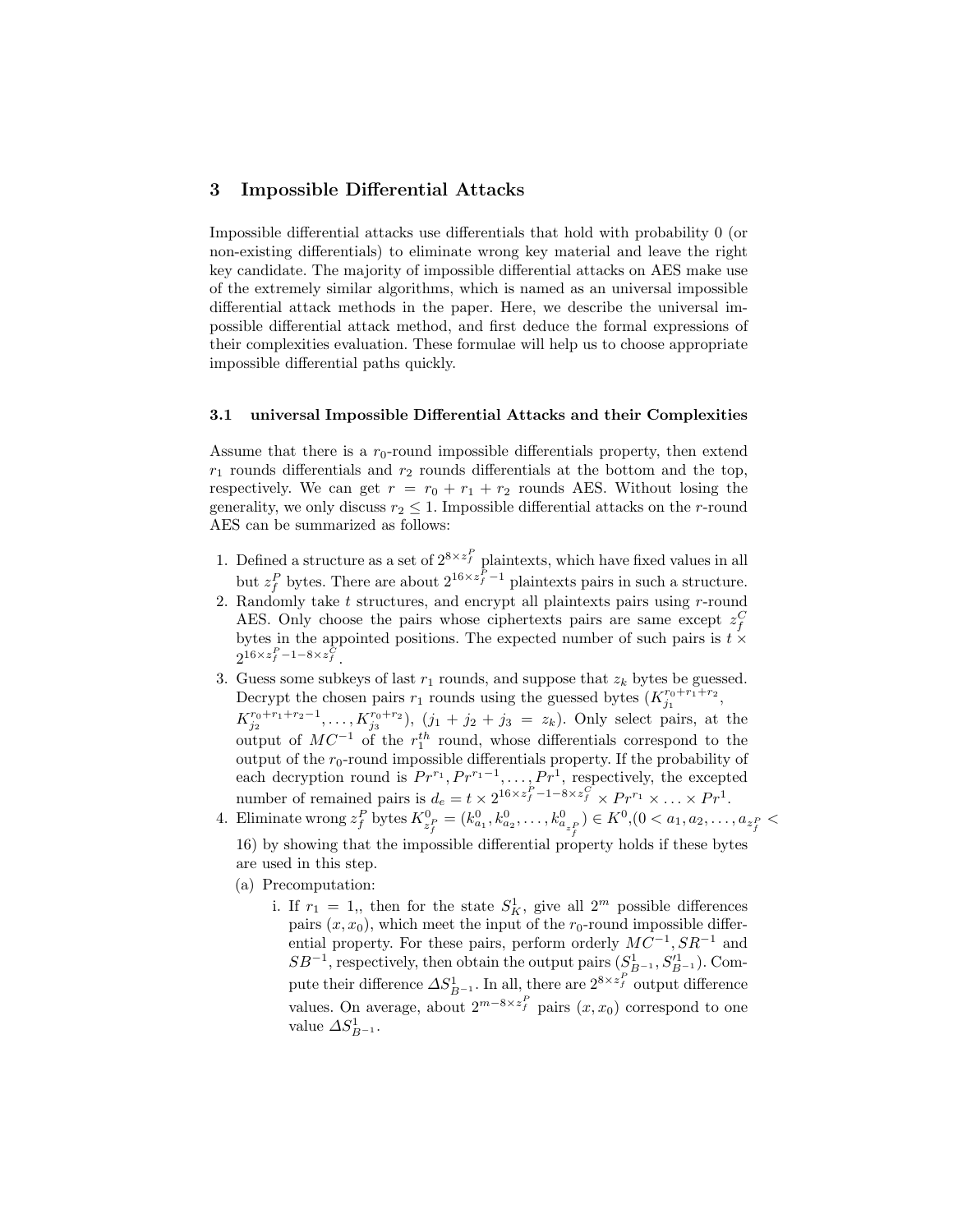- ii. If  $r_1 = 0$ , give all  $2^m$  possible differences pairs  $(x, x_0)$ , which meet the input of the  $r_0$ -round impossible differential property. In all, there are  $2^{8 \times z_f^P}$  difference values  $\Delta S_K^0$ . On average, about  $2^{m-8 \times z_f^P}$  pairs  $(x, x_0)$  correspond to one value  $\Delta S_K^0$ .
- (b) Give a hash table H, which contain  $\Delta S_{B^{-1}}^1$  and its corresponding values  $S_{B-1}^1$ .
- (c) For each remained pair in step 3, compute corresponding plaintext difference  $P \oplus P' = (P \oplus K_{z_f^P}^0) \oplus (P' \oplus K_{z_f^P}^0) = \Delta S_{B^{-1}}^1$ , check the hash table H, and obtain corresponding values  $S_{B^{-1}}^1$ .
- (d) Initialize a list A, which contains all  $2^{8 \times z_f^P}$  possible values  $K^0_{z_i^P}$ . Compute a wrong value  $K^{0'}_{s,P} = S^1_{R-1} \oplus P$ , and eliminate it from A. A  $\mathcal{L}_{\substack{p \ p \ f}}^{0'} = S_{B^{-1}}^1 \oplus P$ , and eliminate it from A. At least one of  $K^0_{z_f^p}$  is remained with probability  $Pr^e_{K^0_{z_f^p}}$  $=2^{8\times z_f^P}\times(1-\frac{2^{m-8\times z_f^P}}{8\times z^P})$  $\frac{a^{-6\lambda z}f}{2^{8\times z}f}\big)^{d_e}.$ (e) For all guessed  $z_k$  subkeys  $(K_{j_1}^{r_0+r_1+r_2}, K_{j_2}^{r_0+r_1+r_2-1}, \ldots, K_{j_{r_1}}^{r_0+r_2}), (j_1 +$
- $j_2 + \ldots + j_{r_1} = z_k$ , the wrong value remains with probability

$$
Pr_K^e = 2^{8 \times (z_k + z_f^P)} \times (1 - \frac{2^{m - 8 \times z_f^P}}{2^{8 \times z_f^P}})^{d_e} \approx 2^{8 \times (z_k + z_f^P)} \times e^{-2^{-(16 \times z_f^P - m)} d_e},
$$

when  $Pr_K^e$  is very small, the false  $K_{z_f^P}^{\mathbb{O}}$  can be eliminated with very high probability. So if a value  $K_{z_f^p}^0$  is remained, the guessed  $z_k$ -byte of subkeys are correct with high probability.

According to paper[1], let  $Pr_K^e \approx 2^{-19}$ , the number of chosen structures

$$
t = \frac{2^{\frac{\log(19+8 \times (z_k + z_f^P)) \times \log_e^2}{\log_{10}^2} + 1 + 8 \times z_f^C - m}}{Pr^{r_1} \times Pr^{r_1 - 1} \dots Pr^1}.
$$
 (1)

Complexity Evaluation. Let  $Pr^{r_1} = 2^{-pr_{r_1}}, Pr^{r_1-1} = 2^{-pr_{r_1-1}}, \ldots$  $Pr<sup>1</sup> = 2<sup>-pr<sub>1</sub></sup>$ , the date complexity is

$$
Pr_d = 2^{z_f^P} \times t = 2^{\frac{\log_{10}(19+8 \times (z_k + z_f^P)) \times \log_e^2}{\log_{10}^2} + 1 + 8 \times (z_f^C + z_f^P) - m + pr_{r_1} + pr_{r_1 - 1} + \dots} \tag{2}
$$

The time complexity  $Pr_t$  is changed according to the impossible differential paths. Here we can give a reference.

If having two nonzero differences bytes in the last round of impossible differential property, such as Type 1, then  $Pr_t \leq 2 \frac{\log_{10}^{(19+8 \times (z_k+z_f^P)) \times \log_e^2}}{\log_{10}^2} + 8 \times z_k + 16 \times z_f^P - m + 31$ ; If having 3 nonzero differences bytes in the last round of impossible differential property, such as Type 2, then  $Pr_t \leq 2 \frac{\frac{\log_{10}^{(19+8 \times (z_k+z_f^P)) \times \log_e^2}}{\log_{10}^2} + 8 \times z_k + 16 \times z_f^P - m + 33}{\log_{10}^2}$ .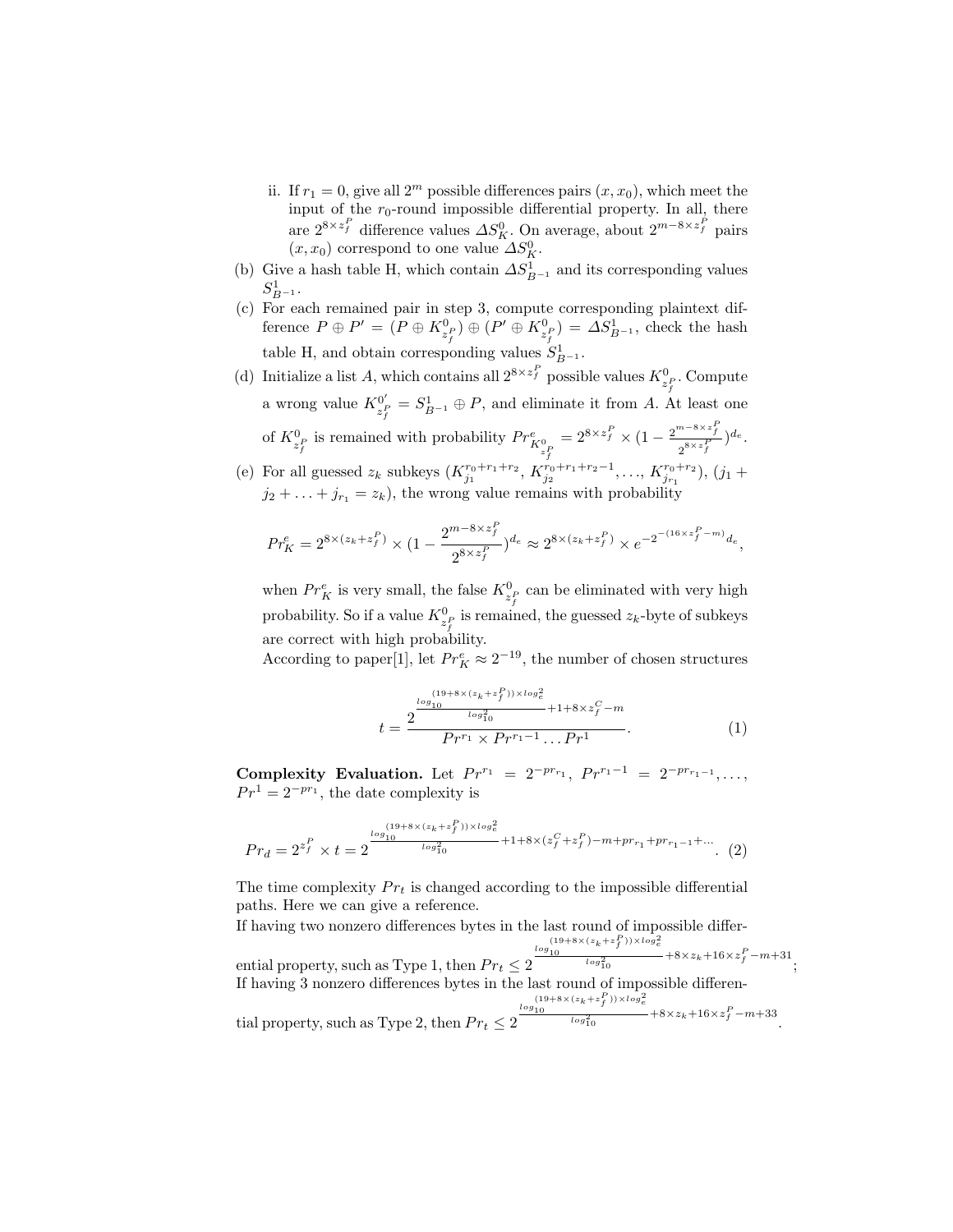# 4 Some Important Properties of AES

Some new near 2.5-round difference paths of AES are given in this section, which result in a series of novel near 5-round impossible differential properties of AES. The advantage of the near 5-round impossible differential properties is easier to be extended.

#### 4.1 Near 2.5-round Difference Paths of AES

We propose some new near 2.5-round differential trails. Combining these near 2.5-round differential trails with other  $2 - 3$  rounds differential trails [2,8], some novel 5-round impossible differential properties of AES will be exhibited, subsequently.

Fact1: Given a plaintext pair  $(P, P')$  whose all bytes are fixed except two bytes



**Fig. 2.** Near 2.5-round differential path with two difference bytes in  $(b_1, b_3) \in P$ 

 $(b_i, b_j) \in \mathbb{P}, (1 \leq i, j \leq 4)$ . After the SB operation of the 1<sup>st</sup> round, if differences  $(\Delta S_{B_{i'}}^{\mathbb{I}}, \Delta S_{B_{j'}}^{\mathbb{I}}) = (S(b_i) \oplus S(b'_i), S(b_j) \oplus S(b'_j))$  satisfy some special conditions, then at the output of MC of the  $2^{rd}$  round, it holds with probability 1 that one column is fixed with four zero difference bytes, and each of the other three columns is active with four nonzero difference bytes. Especially, once the condition is determinate, so is the site of the fixed column. There is no differences propagation until the output of SR of the  $3^{rd}$  round.

Assume that  $i = 1, j = 3, (b_1, b_3) \in \mathbb{P}$ , there are four cases as follows:

Case 1: If  $2\Delta S^1_{B_{1'}} = \Delta S^1_{B_{3'}}$ , only the column 0 is fixed with probability 1. See Fig 2.

Case 2: If it is satisfied that  $\Delta S_{B_{1'}}^1 = 3 \Delta S_{B_{3'}}^1$ , then only the column 1 is fixed with probability 1.

*Case 3*: If  $\Delta S_{B_{1'}}^1 = 2 \Delta S_{B_{3'}}^1$ , only the column 2 is fixed with probability 1.. Case 4: If  $3\Delta S_{B_{1'}}^1 = \Delta S_{B_{3'}}^1$ , only the column 3 is fixed with probability 1.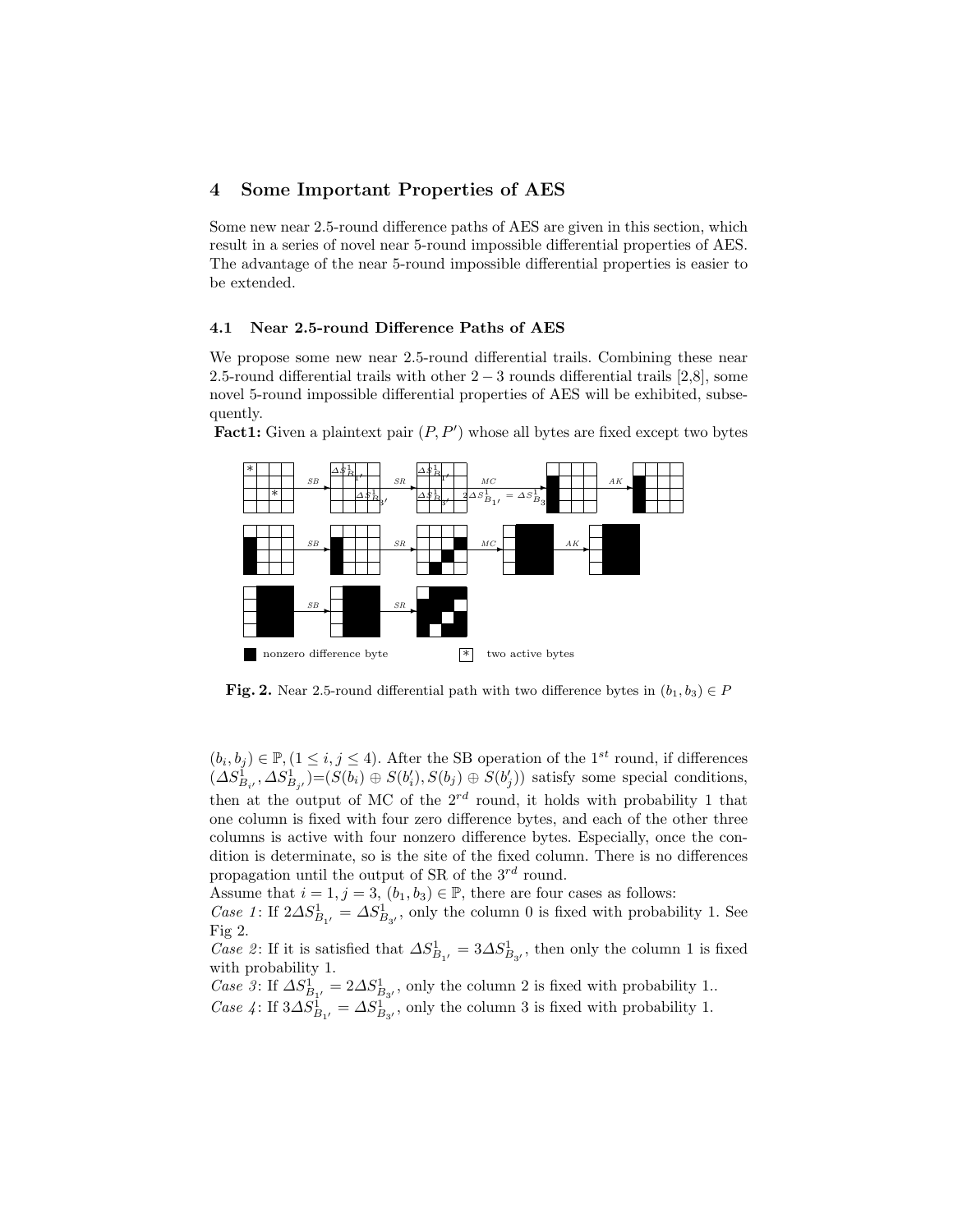*Proof.* The proof of Fact 1 is obvious.  $(b_i, b_j) \in P$ , according to the definition in Section 2.2, their output differences of SR of  $1^{st}$  round are in one column. For example, in Fig.2, differences of MC of  $1^{st}$  round can be computed by

| $'$ 02 03 01 01 $\backslash$ | $\varDelta S^\text{{\tiny L}}_{\bm{\mathcal{D}}}$ |
|------------------------------|---------------------------------------------------|
| 01 02 03 01                  |                                                   |
| 01 01 02 03                  |                                                   |
| 03010102                     |                                                   |

if  $2\Delta S^1_{B_{1'}} = \Delta S^1_{B_{3'}}$ , then  $2\Delta S^1_{B_{1'}}$  $\oplus$ 3 $\cdot$ 0 $\oplus$  $\Delta S^1_{B_{3'}}$  $\oplus$ 1 $\cdot$ 0 $=$ 0. It holds with probability 1 that the  $1^{st}$  byte difference is zero. The zero difference byte deduces four zero difference bytes in column 0 at the output of MC of the  $2^{nd}$  round. Only MC operation produces difference propagate, so there is no differences propagation until the output of SR of the  $3^{rd}$  round.

The proofs of other cases are similar.  $\Box$ 

Remark 1: In the paper, the black boxes refer to nonzero difference (active) bytes while the white boxes denote the equal(fixed) bytes.

**Remark 2:** Assume that  $i = 1, j = 2, (b_1, b_2) \in \mathbb{P}$ , then there are another four cases, i.e., if  $2\Delta S_{B_{1'}}^1 = 3\Delta S_{B_{2'}}^1$ , the columns 0 is fixed with probability 1; if  $\Delta S_{B_{1'}}^1 = 2 \Delta S_{B_{2'}}^1$ , the columns 1 is fixed with probability 1 ; if  $\Delta S_{B_{1'}}^1 = \Delta S_{B_{2'}}^1$ , the columns 2 is fixed with probability 1 ; if  $3\Delta S_{B_{1'}}^1 = \Delta S_{B_{2'}}^1$ , the columns 3 is fixed with probability 1.

**Remark3:** The number of the elements of set  $\mathbb P$  is 4, and each element has 4 positions, so  $4 \times C_4^2 = 24$ ; one  $(b_i, b_j) \in \mathbb{P}$  produces 4 near 2.5-round differential paths. In all, there is 96 near 2.5-round differential paths in Fact 1.



**Fig. 3.** Near 2.5-Round differential path with two difference bytes in  $(c_1, c_3) \in Q$ 

Fact 2: Given a ciphertext pair  $(C, C')$  whose all bytes are fixed except two bytes  $(c_i, c_j) \in \mathbb{Q}, (1 \leq i, j \leq 4)$ . After the output of  $SB^{-1}$  of the 1<sup>st</sup> round, if the two nonzero differences  $(\Delta S^1_{B^{-1}_{i'}} , \Delta S^1_{B^{-1}_{j'}})$   $=$   $(S^{-1}(c_i) \oplus S^{-1}(c_i'), S^{-1}(c_j) \oplus S^{-1}(c_j'))$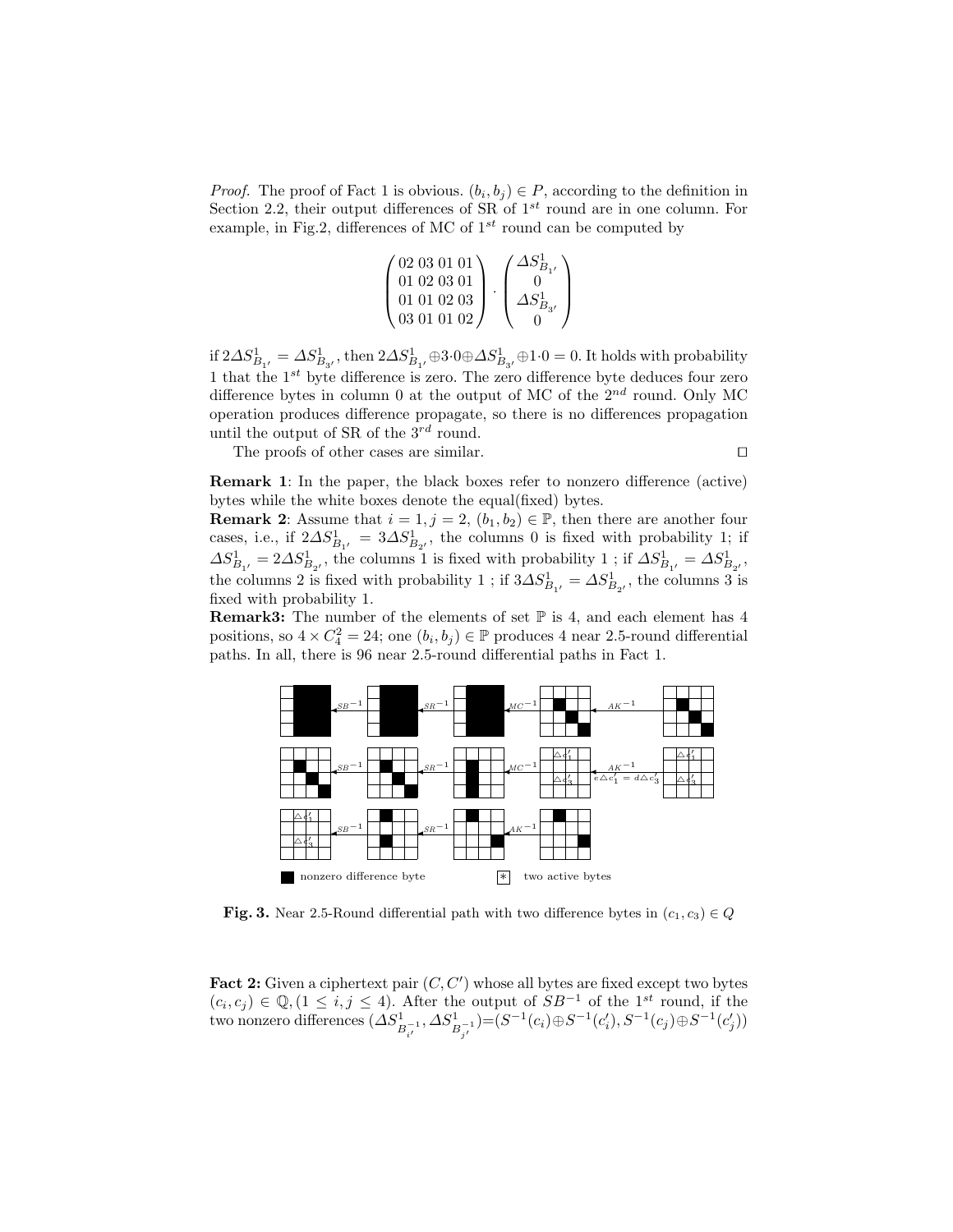satisfy some special conditions, then at the output of  $MC^{-1}$  of the  $2^{rd}$  round, it holds with probability 1 that one column is fixed with four zero difference bytes, and each of other three columns are active with four nonzero difference bytes. Especially, once the condition is confirmed, so does the site of the fixed columns. There is no differences propagation until the output of  $SR^{-1}$  of the 3<sup>rd</sup> round. Assume that two active bytes be  $(c_1, c_3) \in \mathbb{Q}$ , Then at the output of  $MC^{-1}$  of the  $2^{rd}$  round, it holds with probability 1 that one column is fixed and the other three columns are active. There are four cases as follows: Case 1: If  $e \cdot \Delta S^1_{B^{-1}_{1'}} = d \cdot \Delta S^1_{B^{-1}_{3'}}$ , only the column 0 is fixed. let  $\Delta S^1_{B^{-1}_{1'}} = \Delta c'_1$ ,  $\Delta S^1_{B^{-1}_{3'}} = \Delta c'_3$ , Fig. 3 shows its near 2.5-round decrypting differential path.  $\textit{Case 2}:$  If 9 ⋅  $\Delta S^1_{B^{-1}_{1'}}=b\cdot \Delta S^1_{B^{-1}_{3'}}$ , the column 1 is fixed . Case 3: If  $d \cdot \Delta S^1_{\substack{B^{-1}_{1'}}} = e \cdot \Delta S^1_{\substack{B^{-1}_{3'}}}$ , the column 2 is fixed. *Case* 4: If  $b \cdot \Delta S^1_{B^{-1}_{1'}} = 9 \cdot \Delta S^1_{B^{-1}_{3'}}$ , then the column 3 is fixed.

Proof. The proof of Fact 2 is similar to that of Fact 1. For example Fig.3, we only need to make  $e\cdot \Delta S^1_{B_{1'}^{-1}}\oplus b\cdot 0\oplus d\cdot \Delta S^1_{B_{3'}^{-1}}\oplus 9\cdot 0=0$  replace  $2\cdot \Delta S^1_{B_{1'}}\oplus 0$  $3 \cdot 0 \oplus 1 \cdot \Delta S^1_{B_{3'}} \oplus 1 \cdot 0 = 0$  in Fig.2. □



Fig. 4. near 2.5-Round Differential Path with Three Active Bytes

Fact 3: Given a plaintext pair  $(M, M')$  whose all bytes are fixed except three bytes  $(b_i, b_j, b_k) \in \mathbb{P}, (1 \leq i, j, k \leq 4)$ . After the output of SB of the 1<sup>st</sup> round, if  $\Delta S_{B_{i'}}^1 = \Delta S_{B_{j'}}^1 = \Delta S_{B_{k'}}^1$ , then at the output of MC of the  $2^{rd}$  round, it is satisfied with probability 1 that two columns are fixed and the other two columns are active . Especially, once the sites of three difference bytes  $(b'_i, b'_j, b'_k) \in \mathbb{P}$ are determinate, so are the sites of two fixed columns. There is no differences propagation until the output of SR of the  $3^{rd}$  round. For example, if the three active bytes are in position (0,10,15), the near 2.5-round differential path can be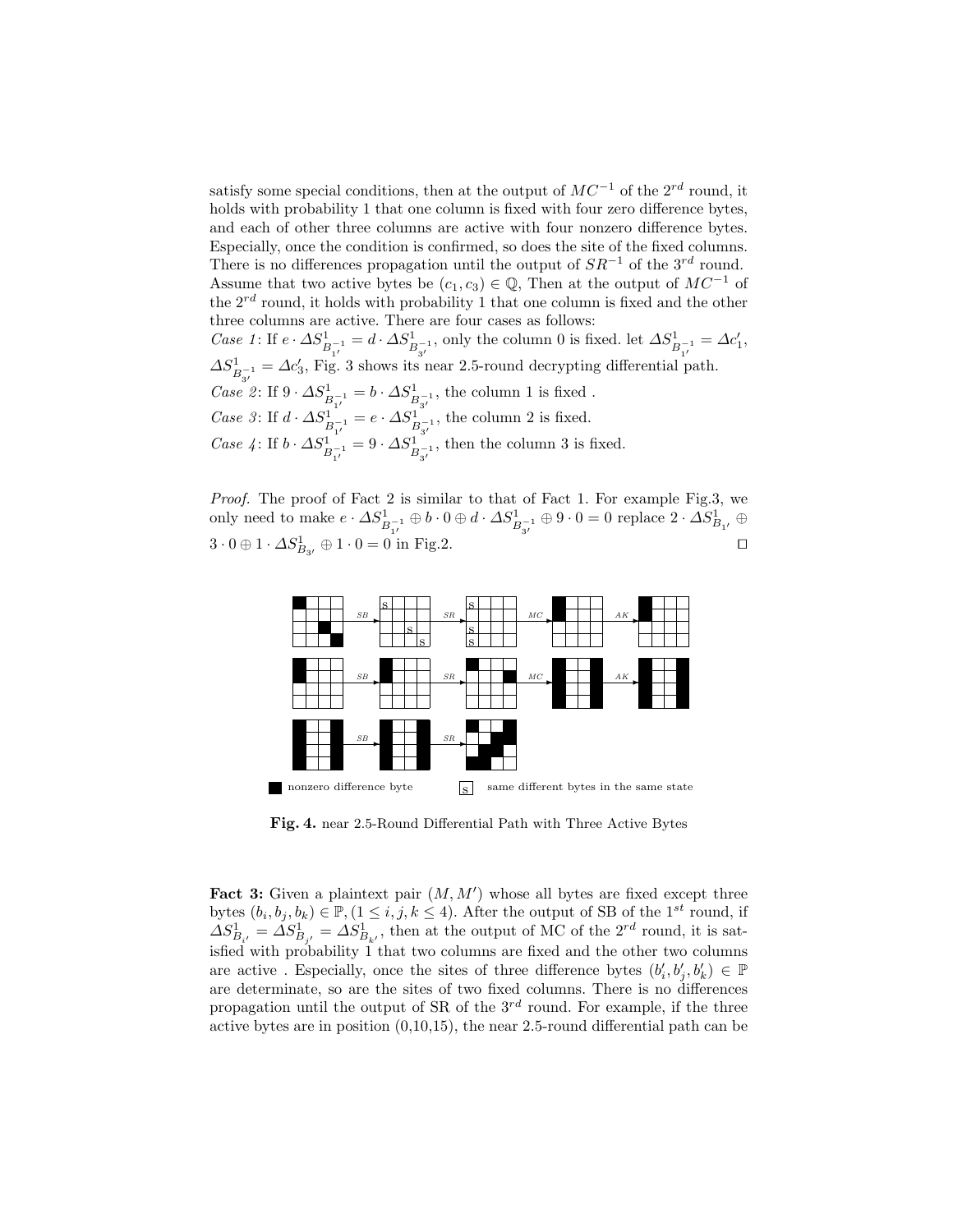seen in Fig.4.

*Proof.* Let  $\Delta S_{B_{i'}}^1 = \Delta S_{B_{j'}}^1 = \Delta S_{B_{k'}}^1 = \gamma$ . The difference bytes are in one column at the output of the  $1^{st}$  SR operation, as shown in Fig.4, the output difference of MC of the  $1^{st}$  round in column 0 can be computed as follows:

$$
\begin{pmatrix} 02 & 03 & 01 & 01 \\ 01 & 02 & 03 & 01 \\ 01 & 01 & 02 & 03 \\ 03 & 01 & 01 & 02 \end{pmatrix} \cdot \begin{pmatrix} \gamma \\ 0 \\ \gamma \\ \gamma \end{pmatrix} = \begin{pmatrix} \gamma \\ \gamma \\ 0 \\ 0 \end{pmatrix}
$$

If zero difference byte multiplies coefficient 01, we have  $02 \cdot \gamma \oplus 03 \cdot \gamma \oplus 01 \cdot \gamma = 0$ . In coefficient matrix, each row has two coefficients 01, which means two zero differences bytes in one column. After MC operation of the  $2^{nd}$  round, in all, there are eight nonzero differences bytes in two columns. Only MC operation can produce difference propagation, so there is no differences propagation until the output of SR of the  $3^{rd}$  round.

Fact 4: Given a ciphertext pair  $(C, C')$  whose all bytes are fixed except three bytes  $(c_i, c_j, c_k) \in \mathbb{Q}, (1 \leq i, j, k \leq 4)$ . After the output of  $SB^{-1}$  of the  $1^{st}$ round, if  $(\Delta S^1_{B_{i'}^{-1}}, \Delta S^1_{B_{i'}^{-1}})$  satisfy some special conditions, then at the output of  $MC^{-1}$  of the 2<sup>rd</sup> round, at least one column is fixed with probability 1. Especially, once the condition is determined, so do the number and the sites of fixed columns. There is no differences propagation until the output of  $SR^{-1}$ of the  $3^{rd}$  round.

Assume that  $i = 1, j = 3, k = 4$ , and three active bytes are  $(c_1, c_3, c_4) \in \mathbb{Q}$ . At the output of  $MC^{-1}$  of the  $2^{rd}$  round, if we want at least one column fixed with probability 1, there are four cases. The details are as follows:

Case 1: If  $e \cdot \Delta S^1_{B_{1'}^{-1}} = d \cdot \Delta S^1_{B_{3'}^{-1}} \oplus 9 \cdot \Delta S^1_{B_{4'}^{-1}},$  then at least the column 0 is fixed. Among all  $(2^8 - 1)^3 \approx 2^{24}$  values  $(\Delta S^1_{B_{1'}^{-1}}, \Delta S^1_{B_{3'}^{-1}}, \Delta S^1_{B_{4'}^{-1}})$ , about  $(2^8 - 1) \cdot (2^8 - 2) \approx 2^{16}$  values fulfil the condition 1, so the probability is  $2^{-8}$ . Case 2: If  $9 \cdot \Delta S^1_{B_{\alpha'}^{-1}} = b \cdot \Delta S^1_{B_{\alpha'}^{-1}} \oplus d \cdot \Delta S^1_{B_{\alpha'}^{-1}}$ , then at least the column 1 is fixed. Similarly, about  $2^{16}$  values hold the condition 2.

Case 3: If  $d \cdot \Delta S^1_{B_{3'}^{-1}} = e \cdot \Delta S^1_{B_{3'}^{-1}} \oplus b \cdot \Delta S^1_{B_{4'}^{-1}}$ , at least the column 2 is fixed,  $2^{16}$ values meet this condition.

Case 4: If  $b \cdot \Delta S^1_{B_{1'}^{-1}} = 9 \cdot \Delta S^1_{B_{3'}^{-1}} \oplus e \cdot \Delta S^1_{B_{4'}^{-1}}$ , then at least the column 3 is fixed. 2 <sup>16</sup> values satisfy the condition 4.

*Proof.* The proof of Fact 4 is similar to that of Fact 1 and Fact 3.  $\Box$ 

#### 4.2 Near 5-round impossible differential property of AES

In this section, we present three kinds near 5-round impossible differential properties of AES. By reversing the two parts of the difference paths or by changing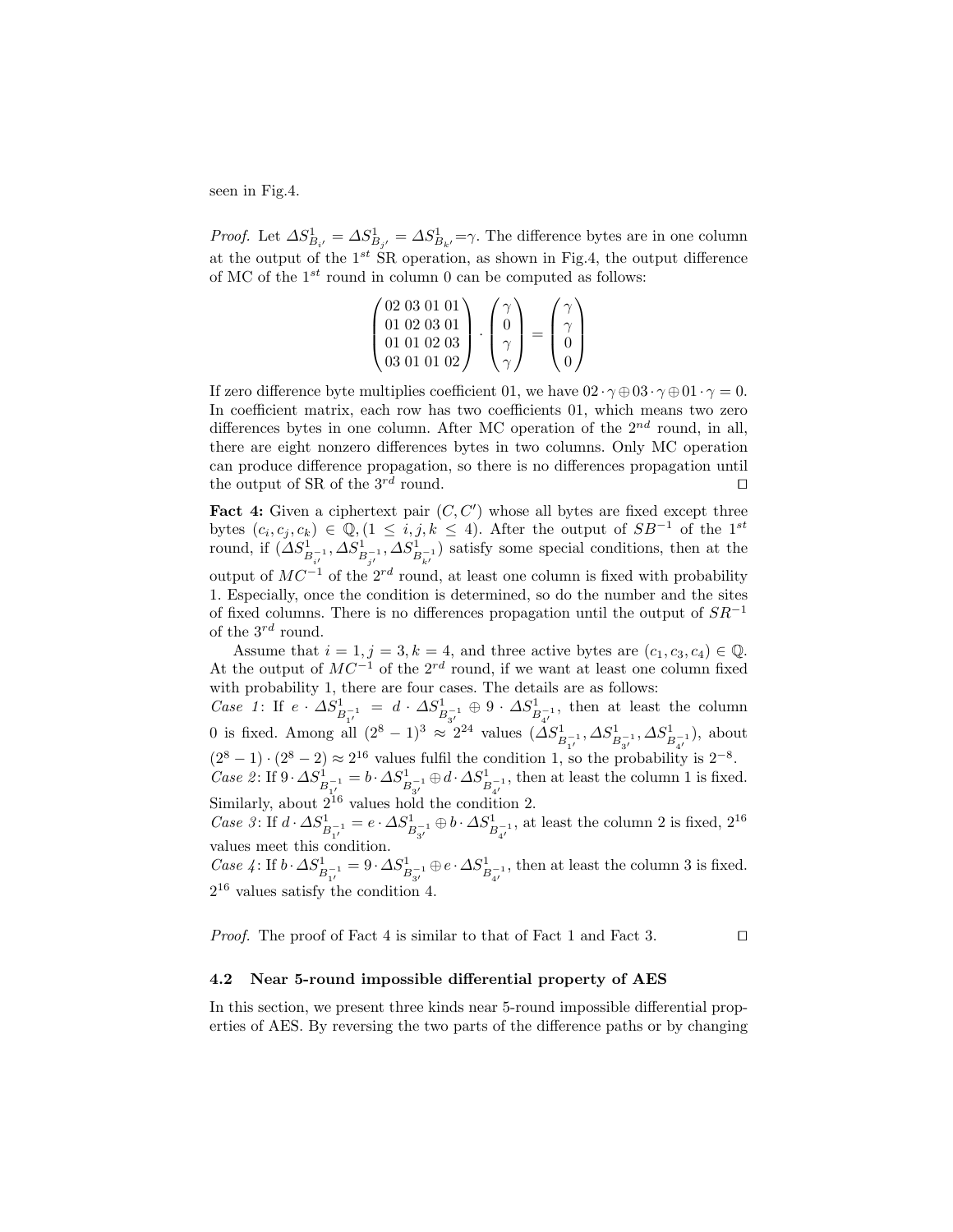positions of difference bytes, it is easy to obtain new impossible differential properties, Here we no longer describe the details.

Type 1: If messages pairs  $(M, M')$  satisfy Fact 1 or Fact 2, they have near 5-round impossible differential property illustrated in Fig.5.

**Type 2:** If messages pairs  $(M, M')$  satisfy Fact 3 or Fact 4, they hold near



Fig. 5. Type 1: Near 5-Round impossible differential property of AES

5-round impossible differential property, which is shown in Fig.6. **Type 3:** If messages pairs  $(M, M')$  satisfy Fact 2 and Fact 3, they possess of near 5-round impossible differential property like Fig.7.

Using the three kinds of new impossible differential properties of AES described above, we can give some new impossible differential attacks on 7-round AES-128/192. Furthermore, we can first give some new impossible differential attacks on 8-round or more of AES-192/256.

#### 5 New impossible differential attack on 7-round AES

According to the three kinds of new impossible differential properties of AES described in Section 4, we present a new impossible differential attack on 7-round AES-128, as well as 7-round AES-192.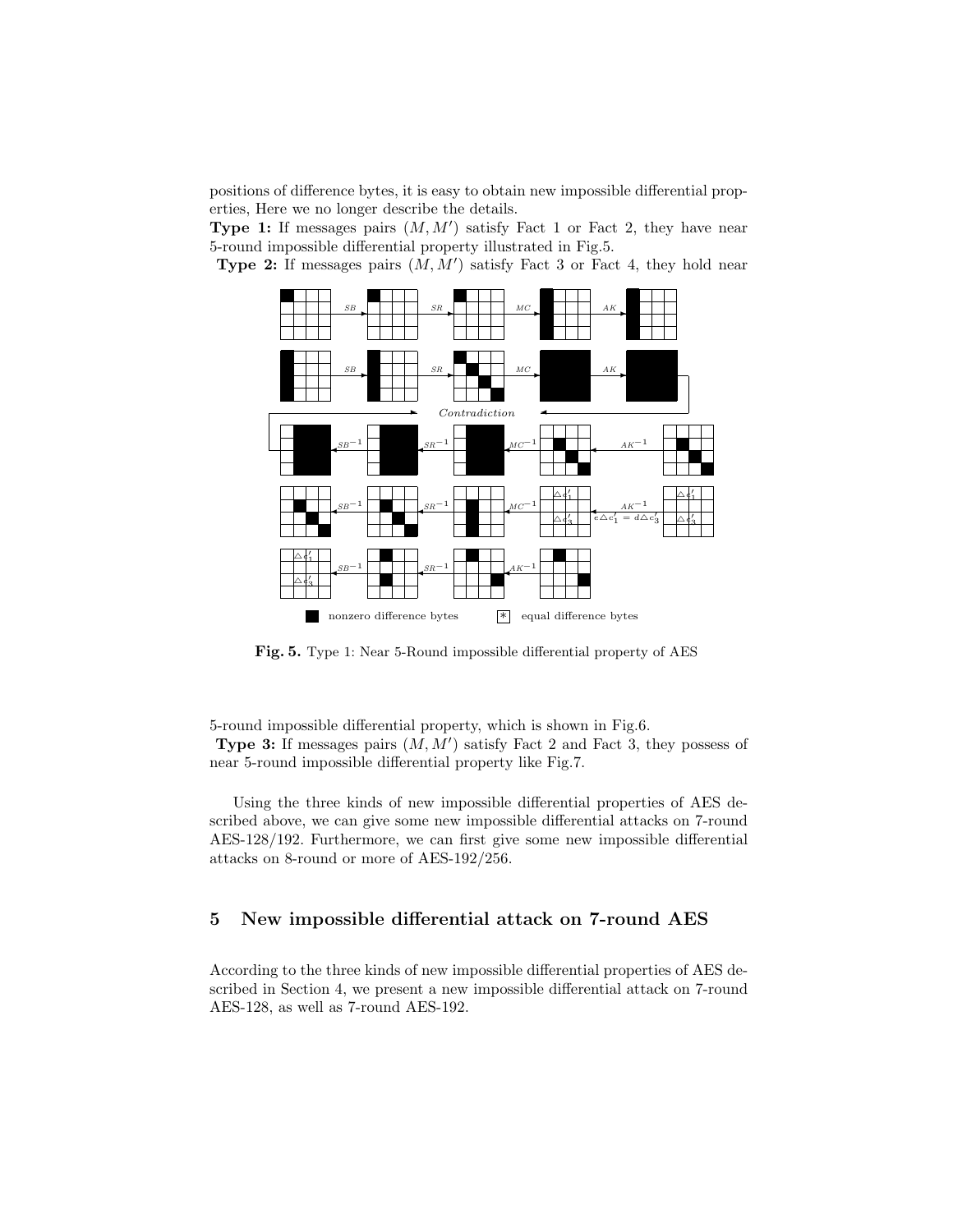

Fig. 6. Type 2: Near 5-Round impossible differential property of AES



Fig. 7. Type 3: one of near 5-round impossible differential property of AES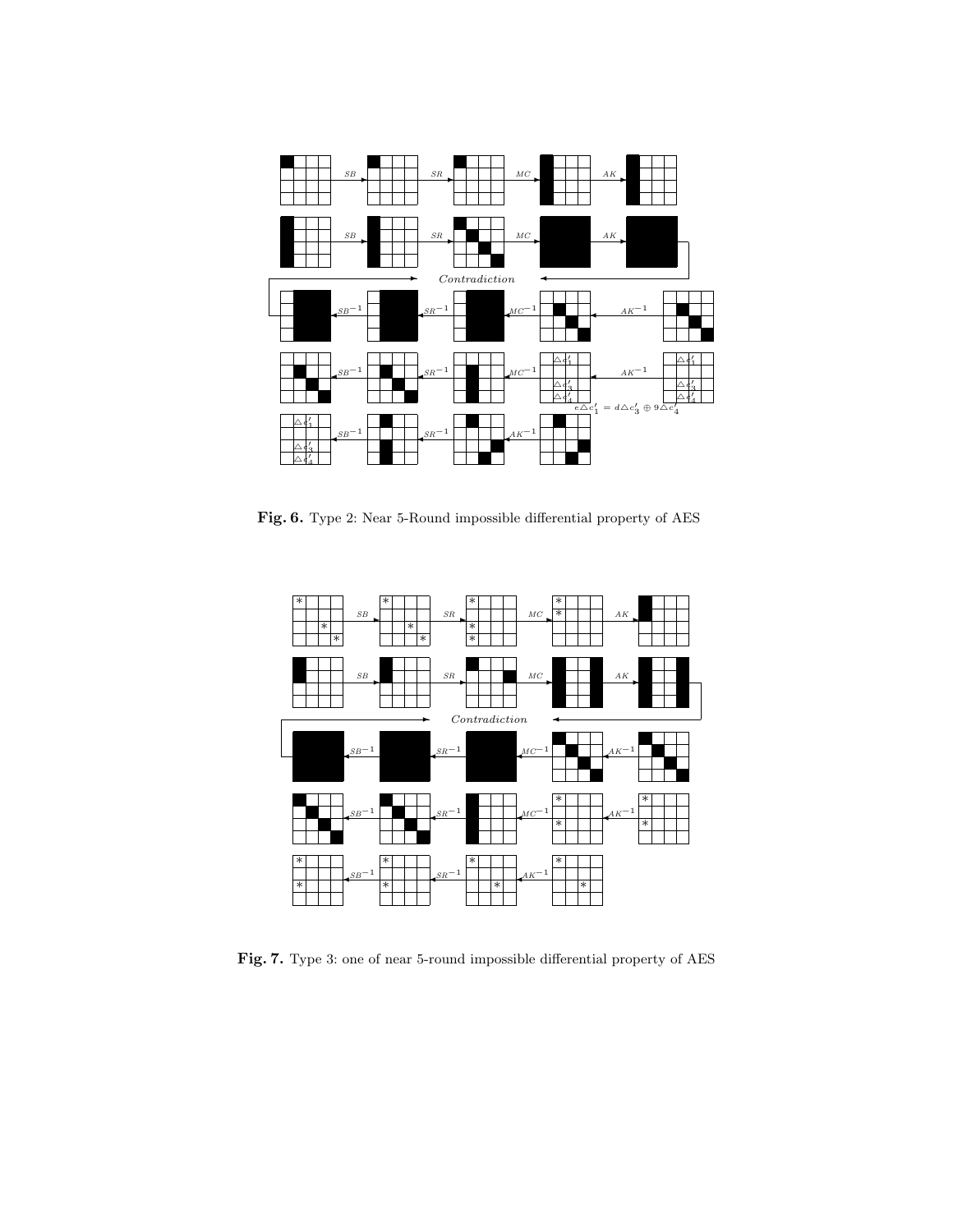#### 5.1 New impossible differential attack on 7-round AES-128

ATTACK 1: For Fig.8, the impossible differential attack is as follows:



Fig. 8. Attack 1: Impossible differential attack on 7-round of AES

- 1. Define a structure  $T$ , whose all bytes are fixed except four bytes in position  $(0, 5, 10, 15)$ , there are  $C_{32}^2 \approx 2^{63}$  plaintexts pairs in such a structure.
- 2. Randomly choose t structures with plaintexts pairs $(P, P')$ , and encrypt these plaintexts pairs by 7-round AES. Only filtrate the pairs whose ciphertexts pairs  $(C, C')$  are same except eight bytes in positions  $(2, 3, 5, 6, 8, 9, 12, 15)$ .  $2^{63} \times 2^{-64}t = 2^{-1}t$  pairs are excepted in this step.
- 3. Guess four bytes  $K_1^7 = (k_2^7, k_5^7, k_8^7, k_{15}^7) \in K^7$ , and partially decrypt the remained pairs  $(C, C')$  one round using  $K_1^7$ . Only select the pairs whose output of  $MC^{-1}$  are zero difference except byte in position 9. The excepted number of the pairs is  $2^{-1} \times 2^{-24}t = 2^{-25}t$  in this step.
- 4. Guess another four bytes  $K_2^7 = (k_3^7, k_6^7, k_9^7, k_{12}^7) \in K^7$ , partially decrypt the remained pairs  $(C, C')$  one round using  $K_2^7$ . Only choose the pairs whose output of  $MC^{-1}$  are zero difference except byte in position 12. Compute two subkey bytes  $k_9^6 = k_9^7 \oplus k_5^7$  and  $k_{12}^6 = k_{12}^7 \oplus k_8^7$ ,

For the remained  $2^{-25} \times 2^{-24}t = 2^{-49}t$  pairs, check if *Fact 2* is satisfied. In this case, the probability of Fact 2 is  $2^{-6}$ . Finally, the excepted number of pairs is  $d_e = 2^{-49} \times 2^{-6} t = 2^{-55} t$  in this step.

- 5. Eliminate wrong four bytes  $K_1^0 = (k_0^0, k_5^0, k_{10}^0, k_{15}^0) \in K^0$  by impossible differential property in this step.
	- (a) Precomputation: For the state  $s_K^1$ , given all  $2^{42}$  possible differences pairs  $(x, x')$ , which only have one nonzero difference byte in column 0. For these pairs, perform orderly  $MC^{-1}$ ,  $SR^{-1}$  and  $SB^{-1}$ , respectively, and obtain the output pairs  $(s_{B^{-1}}^1, s_{B^{-1}}'^1)$ . Computer their difference  $\Delta s_{B^{-1}}^1$ .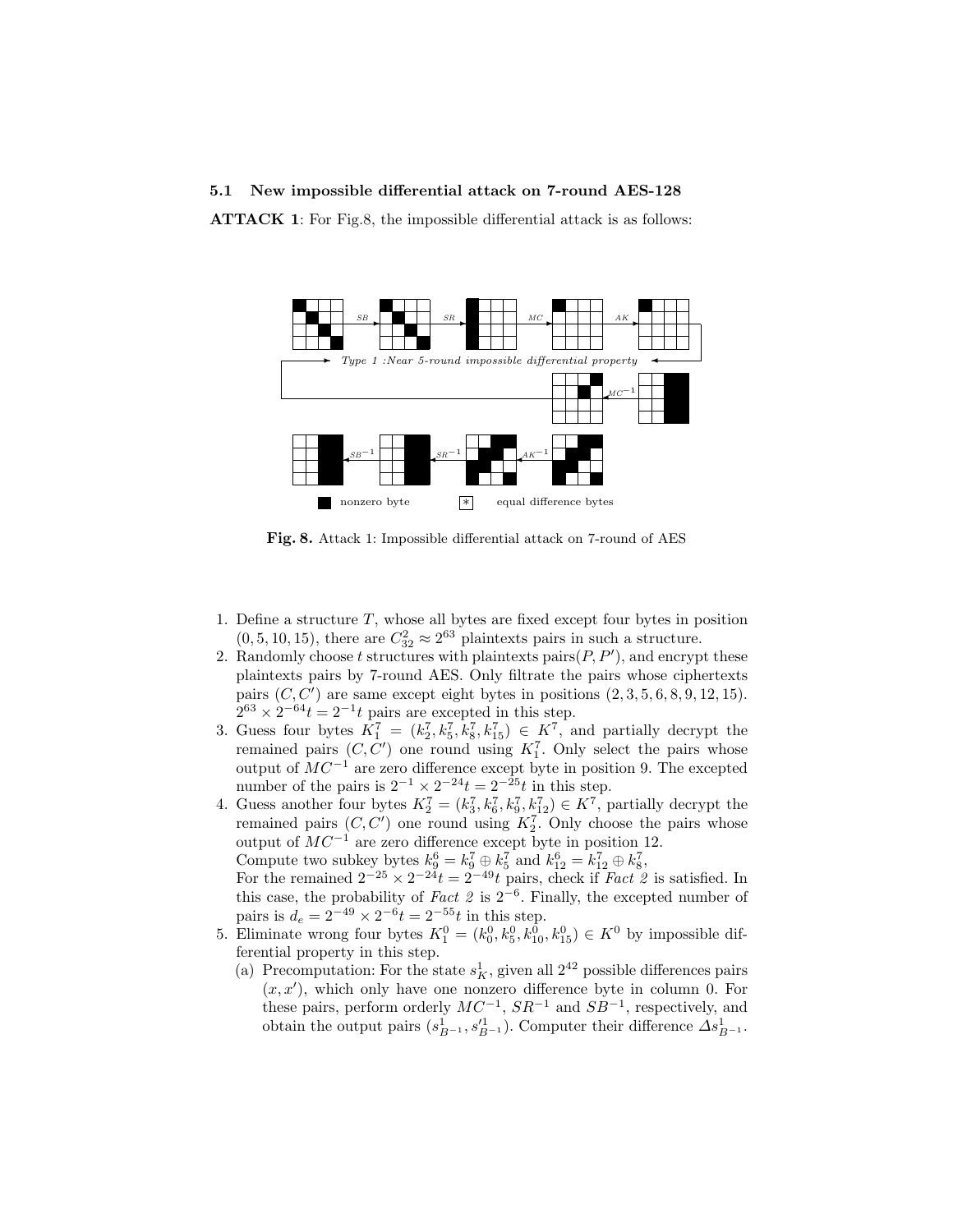In all, there are 2<sup>32</sup> output difference values. On average, there are about  $2^{10}$  pairs  $(x, x')$  corresponding to one value  $\Delta s_{B^{-1}}^1$ .

- (b) Give a hash table H, which contain  $\Delta s_{B^{-1}}^1$  and its corresponding values  $s_{B^{-1}}^1$ .
- (c) For remained pairs in step 4, compute corresponding plaintext difference  $P \oplus P' = (P \oplus K_1^0) \oplus (P' \oplus K_1^0) = \Delta s_{B^{-1}}^1$ , check table H, and obtain corresponding values  $s_{B^{-1}}^1$ .
- (d) Given a table A containing all  $2^{32}$  values  $K_1^0$ . Compute wrong values  $K_1^0 = s_{B^{-1}}^1 \oplus P$ , and eliminate them from A. If at least one value is remained, the probability is  $Pr_{K_1^0}^e = 2^{32} \times (1 - \frac{2^{10}}{2^{32}})$  $\frac{2^{10}}{2^{32}}$ )<sup>d</sup>e  $\approx 2^{32} \times e^{-2^{-22}d_e}$ .
- (e) For all guessed key  $K_1^7$  and  $K_2^7$ , the wrong value  $(K_1^0, K_1^7, K_2^7)$  remains with probability  $Pr_{K7}^e = 2^{64+32} \times e^{-2^{22}d_e}$ . If select  $d_e = 2^{28.32}$ , then  $Pr_{K^7}^e$  is very small, i.e.  $Pr_{K^7}^e = 2^{96} \times e^{-2^{-22}d_e} \approx 2^{-19}$ , thus, the false  $K_1^0$ can be eliminated with very high probability. Hence if remains a value  $K_1^0$ , the guessed 8-byte of  $K^7$  can be regarded as correct.

**Complexity Evaluation.** The date complexity is  $2^{32}t = 2^{87}d_e = 2^{115.32}$ chosen plaintexts. Step 3 requires about  $2 \times 2^{32} \times 2^{82.32} = 2^{115.32}$  one round operation, Step 4 requires about  $2 \times 2^{64} \times 2^{58.32} = 2^{123.32}$  two round operation, Step 5 requires about  $2^{28.32} \times 2^{10} \times 2^{64} = 2^{102.32}$  memory access to A. Thus, the overall time complexity of the attack is about  $\frac{2^{115.32}+2^{123.32}/2+2^{102.32}}{7} \approx$  $2^{120}$  7-round AES encryption operations, and the required memory is about  $2^{45}$  bytes.

#### 5.2 New impossible differential attack on 7-round AES-192

ATTACK 2: See Fig.9, the impossible differential attack is as follow:



Fig. 9. Attack 2: Impossible differential attack on 7-round of AES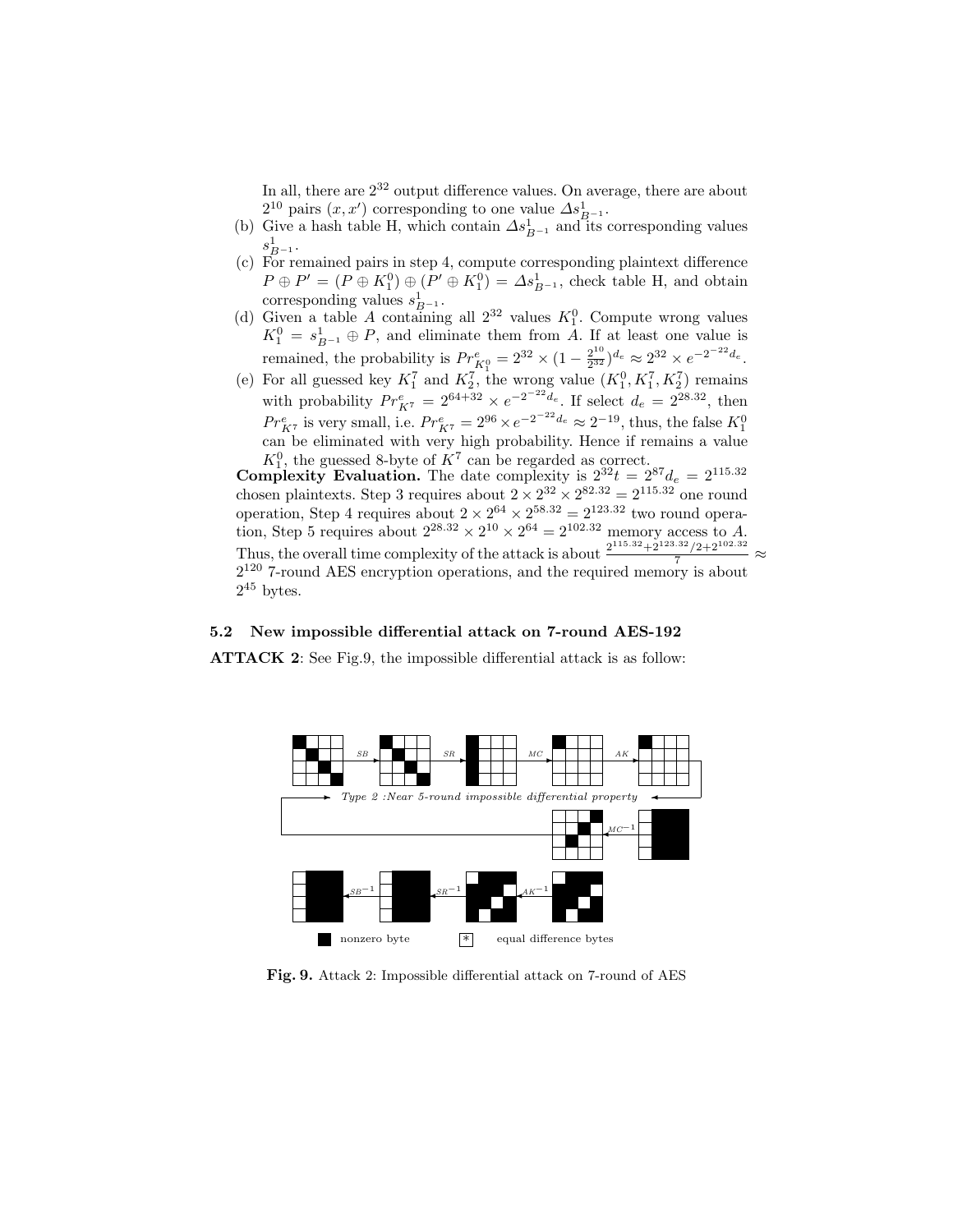- 1. Define the same structure  $T$  as  $\text{ATTACK}$  1 above.
- 2. Randomly choose t structures, encrypt all plaintexts pairs using 7-round of AES-192, sieve the pairs whose ciphertexts pairs are different but 4-byte in positions  $(0, 7, 10, 13), 2^{63} \times 2^{-32}t = 2^{31}t$  pairs are excepted in this step.
- 3. Guess bytes  $K_1^7 = (k_1^7, k_4^7, k_{11}^7, k_{14}^7) \in K^7$ ,  $K_2^7 = (k_2^7, k_5^7, k_8^7, k_{15}^7) \in K^7$ , and  $K_3^7 = (k_3^7, k_6^7, k_9^7, k_{12}^7) \in K^7$ , respectively. For the chosen pairs, partly decrypt one round using  $K_1^7$ ,  $K_2^7$ , and  $K_3^7$ , respectively, only choose the pairs whose output of  $MC^{-1}$  are same except three bytes  $(b_1, b_2, b_3) \in \mathbb{P}(\text{See definition in Section 2.2})$ . The excepted number of the pairs is  $2^{31} \times (2^{-24})^3 t = 2^{-41} t$  in this step.
- 4. Compute relevant three subkey bytes  $k_6^6 = k_2^7 \oplus k_6^7$ ,  $k_9^6 = k_9^7 \oplus k_5^7$  and  $k_{12}^6 =$  $k_{12}^7 \oplus k_8^7$ . For remained pairs in step 3, select the pairs which hold Fact 4, the probability is  $\frac{(2^8-1)\times(2^8-2)}{(2^8-1)^3} \approx 2^{-8}$ , the number of remained pairs is  $d_e = 2^{-41} \times 2^{-8} t = 2^{-49} t$  in this step.
- 5. Eliminate wrong four bytes  $K_1^0 = (k_0^0, k_5^0, k_{10}^0, k_{15}^0) \in K^0$  by displaying that the impossible differential property holds if the wrong values  $K_1^0$  are used. Refer to Step 5 in ATTACK 1.

Let  $d_e = 28.67$ , then  $t = 77.67$ . At least, one 32-bit key  $K_1^0$  is remained with probability  $Pr_{K_1^0}^e = 2^{32} \times (1 - \frac{2^{10}}{2^{32}})$  $\frac{2^{10}}{2^{32}}$ ) $\frac{d_e}{d_e} \approx 2^{32} \times e^{-2^{-22} d_e}$ . For all guessed 12-byte of  $K^7$ , the wrong value  $(K_1^0, K_1^7, K_2^7, K_3^7)$  remains with probability  $Pr_{K^{7}}^{e} = 2^{96} \times 2^{32} \times (1 - \frac{2^{10}}{2^{32}})$  $\frac{2^{10}}{2^{32}}$ ,  $\int_{0}^{1} \approx 2^{128} \times e^{-2^{-22} d_e} = 2^{-19}$ . so if a value  $K_1^0$  is remained, the guessed 8-byte of  $K^7$  will be correct with high probability. **Complexity Evaluation.** The date complexity of attack is  $2^{32}t = 2^{109.67}$ .

Step 3 requires about  $2 \times 2^{32} \times 2^{31+77.67} + 2 \times 2^{64} \times 2^{84.67} + 2^{96} \times 2^{60.67} =$  $2^{141.67} + 2^{149.67} + 2^{156.67} \approx 2^{156.67}$  one round operation, and Step 5 requires about  $2^{28.67} \times 2^{10} \times 2^{64} = 2^{102.67}$  memory access to A. Thus, the overall time complexity of the attack is about  $\frac{2^{156.67}+2^{102.67}}{7} \approx 2^{154}$  7-round AES encryption operations, and the required memory is about  $2^{45}$  bytes.

# 6 New impossible differential attack on 8 round or More of AES

From the three kinds of new impossible differential properties of AES described in Section 4, we can obtain many of new impossible differential attacks on 8 round or more of AES-192/256. Here, we only simply introduce one, the results of some others attacks refer to Table 2.

Note: the complexities in Table 2 can been slightly improved by Lu's methods[11].

#### 6.1 New impossible differential attack on 8 round of AES-192

ATTACK 3: See Fig.10, the process of impossible differential attack on AES-192 is as follows: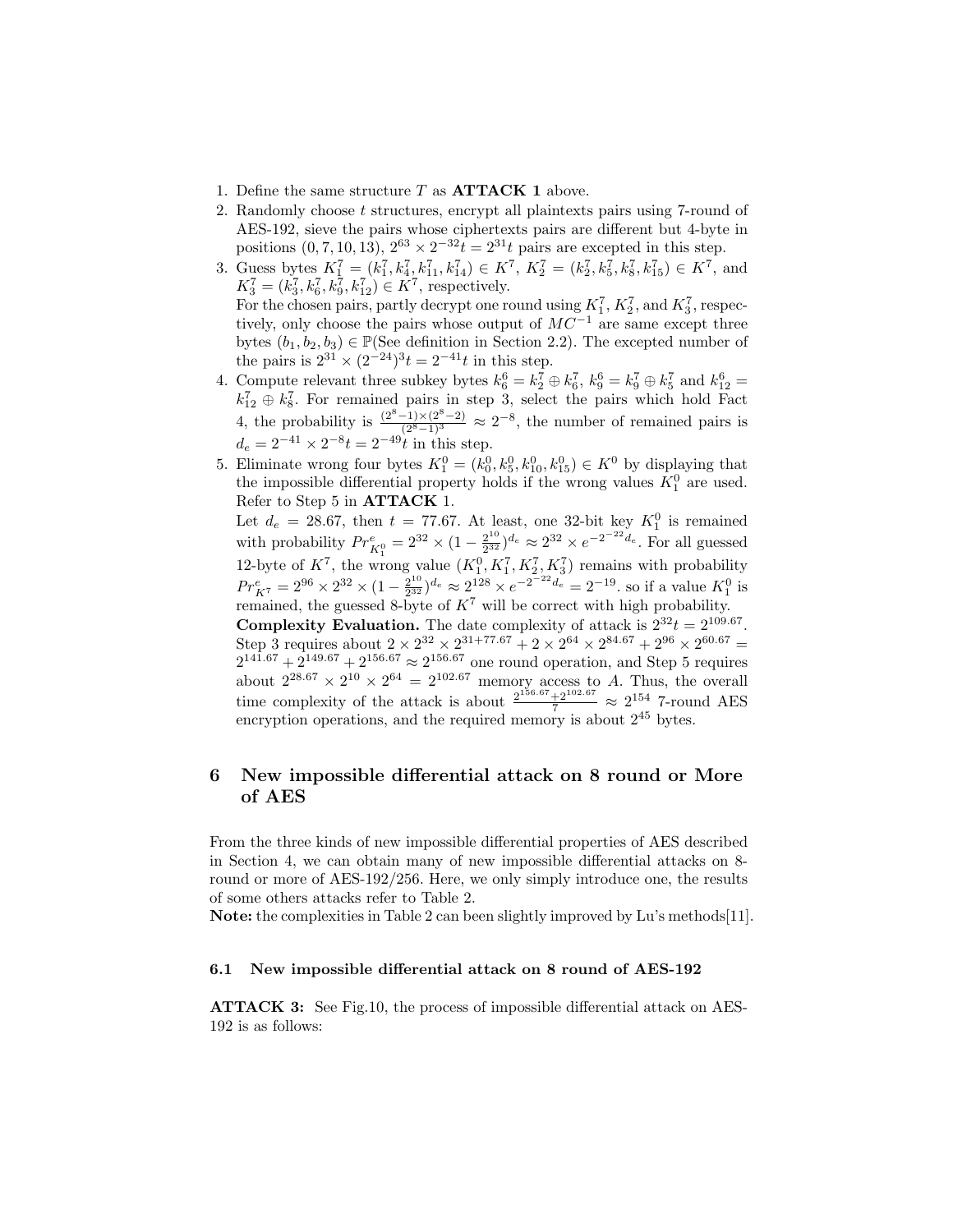

Fig. 10. Attack 3: Impossible differential attack on 8-round of AES

- 1. For t chosen structures, encrypt all plaintexts pairs using 8-round of AES. Choose the pairs, whose ciphertexts are different except  $z_f^C$ -byte,  $2^{63} \times$  $2^{-8 \times z_f^C} t = 2^{63 - 8z_f^C} t$  pairs are excepted in this step.
- 2. In all, guess  $z_k$  bytes of  $(K_i^8, K_j^7, K_k^6)$ . Decrypt the chosen pairs two rounds using guessed bytes of  $(K_i^8, K_j^7, K_k^6)$ . Only choose the pairs whose output of  $MC^{-1}$  of the 1<sup>st</sup> round are different except four bytes (0,7, 10, 13), and whose output of  $MC^{-1}$  of the 2<sup>nd</sup> hold Fact 4. The excepted number of pairs is  $2^{-(41+8z_f^C)}t = d_e$  in this step.
- 3. Eliminate wrong four bytes  $K_4^0 = (k_0^0, k_5^0, k_{10}^0, k_{15}^0) \in K^0$  using the same method as ATTACK 1. Similarly, the probability of remaining wrong  $K_4^0$  is  $Pr_{K^0}^e = 2^{32} \times (1 - \frac{2^{10}}{2^{32}})$  $\frac{2^{10}}{2^{32}}$ ) $d_e = 2^{32} \times e^{-(2^{-22}d_e)}$ .

If  $d_e = 2^{28.5}$ , then  $e^{-(2^{-22}d_e)} \approx 2^{-131}$ , and the wrong value  $(K_4^0, K_i^7, K_j^8)$ remains with probability  $2^{8 \times z_f^C} \times Pr_{K^0}^e \approx 2^{-19}$ . So if a value  $K_4^0$  is remained, the guessed w-byte will be correct with high probability.

**Complexity Evaluation.** From Section 3, The date complexity  $Pr_d =$  $2^{73+8\times z_f^C}$  d<sub>e</sub>. If  $d_e = 2^{28.5}$ , then  $Pr_d < 2^{128}$  only and if only  $z_f^C < 3.3$ . Refer to Table 2 for the date complexity and time complexity .

#### 6.2 New impossible differential attack on more than 8-round AES-192/256

Using our near 5-round impossible differential properties and complexities expressions of an universal impossible differential attacks methods, we can have some new impossible differential attacks on 8-9 rounds AES-192/256 and 10-12 rounds AES-256, Table 2 shows some results. Because of the limited space, we don't discuss them.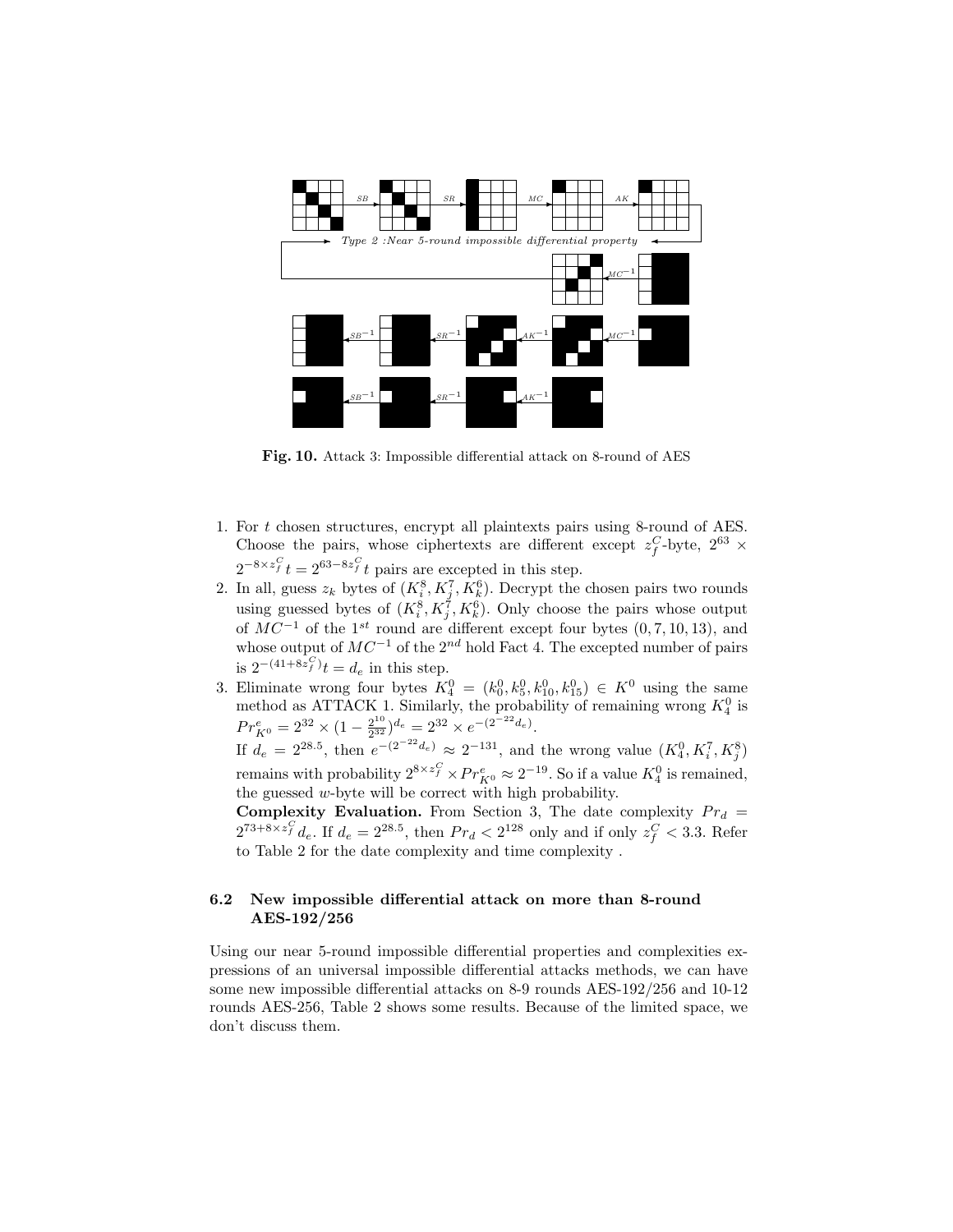Intuitively, impossible differential attacks on 10-round AES-192 and 12 or 13 rounds AES-256 can be achieved by our complexities expressions and near 5-round impossible differential properties.

Note: the complexities of Table 2 can been slightly improved.

# 7 Conclusion

we first propose some near 5 rounds impossible differential properties. In our properties, the number of active bytes of  $1^{st}$  round and  $5^{th}$  round can be 1,2 or 3, and the active bytes are in different columns, so our impossible differential properties are easy to be extended. Additionally,we first propose the complexities expressions of an universal impossible differential attack, which can help us to rapidly search appropriate impossible differential paths. Utilizing our near 5 round impossible differential properties and complexities expressions, we can give a series of new impossible differential attacks on 8-9 rounds AES-192/256 and 10-11 rounds AES-256 in Table 2. Intuitively, the complexities of Table 2 can been slightly improved, and impossible differential attacks on 10 rounds AES-192 and 12-13 rounds AES-256 can been obtained by our methods.

### References

- 1. B. Bahrak, M. Reza Aref. Impossible Differential Attack on Seven-Round AES-128, IET Information Security journal, Vol. 2, Number 2, pp. 28-32, IET, 2008.
- 2. E. Biham, N. Keller, Cryptanalysis of reduced variants of Rijndael, 3rd AES Conference, 2000, submitted for publication.
- 3. A. Biryukov and D. Khovratovich. Related-key cryptanalysis of the full AES-192 and AES-256. in M.Matsui(Ed.): Asiacrypt 2009, LNCS 5912, PP.1-18,2009.
- 4. A. Biryukov, D. Khovratovich, and I. Nikolić. Distinguisher and related-key attack on the full AES-256. In S.Halevi (Ed.): CRYPTO 2009, LNCS 5677, pp.231-249, 2009.
- 5. A. Biryukov, O. Dunkelman, N. Keller, D. Khovratovich, and A. Shamir. Key Recovery Attacks of Practical Complexity on AES Variants With Up To 10 Rounds. available at http://eprint.iacr.org/2009/374.pdf.
- 6. E. Biham, N. Keller. Cryptanalysis of Reduced Variants of Rijndael. in Official public comment for Round 2 of the AES development effort (2000), available at http://csrc.nist.gov/encryption/aes/round2/conf3/aes3papers.html
- 7. J.H. Cheon, M. Kim, K. Kim, J.-Y. Lee, S. Kang. Improved Impossible Differential Cryptanalysis of Rijndael and Crypton. In: K.-c. Kim(ed.): Proc. 3rd International Conference on Information Security and Cryptology (ICISC 2001). LNCS 2288, Springer-Verlag, Berlin, pp. 39-49, 2001.
- 8. J. Daemen, V. Rijmen, AES Proposal : Rijndae. The First Advanced Encryption Standard Candidate Conference. NIST AES Proposal, 1998.
- 9. N. Ferguson, J. Kelsey, S. Lucks, B. Schneier, M. Stay, D. Wagner, D. Whiting. Improved cryptanalysis of Rijndael. In: B. Schneier(ed.) FSE 2000. LNCS 1978, pp. 213-230. Springer, Heidelberg,2001.
- 10. H. Gilbert, M. Minier. A collision attack on 7 rounds of Rijndael. In: The Third Advanced Encryption Standard Candidate Conference, pp. 230-241 (April 2000), see http://www.nist.gov/aes.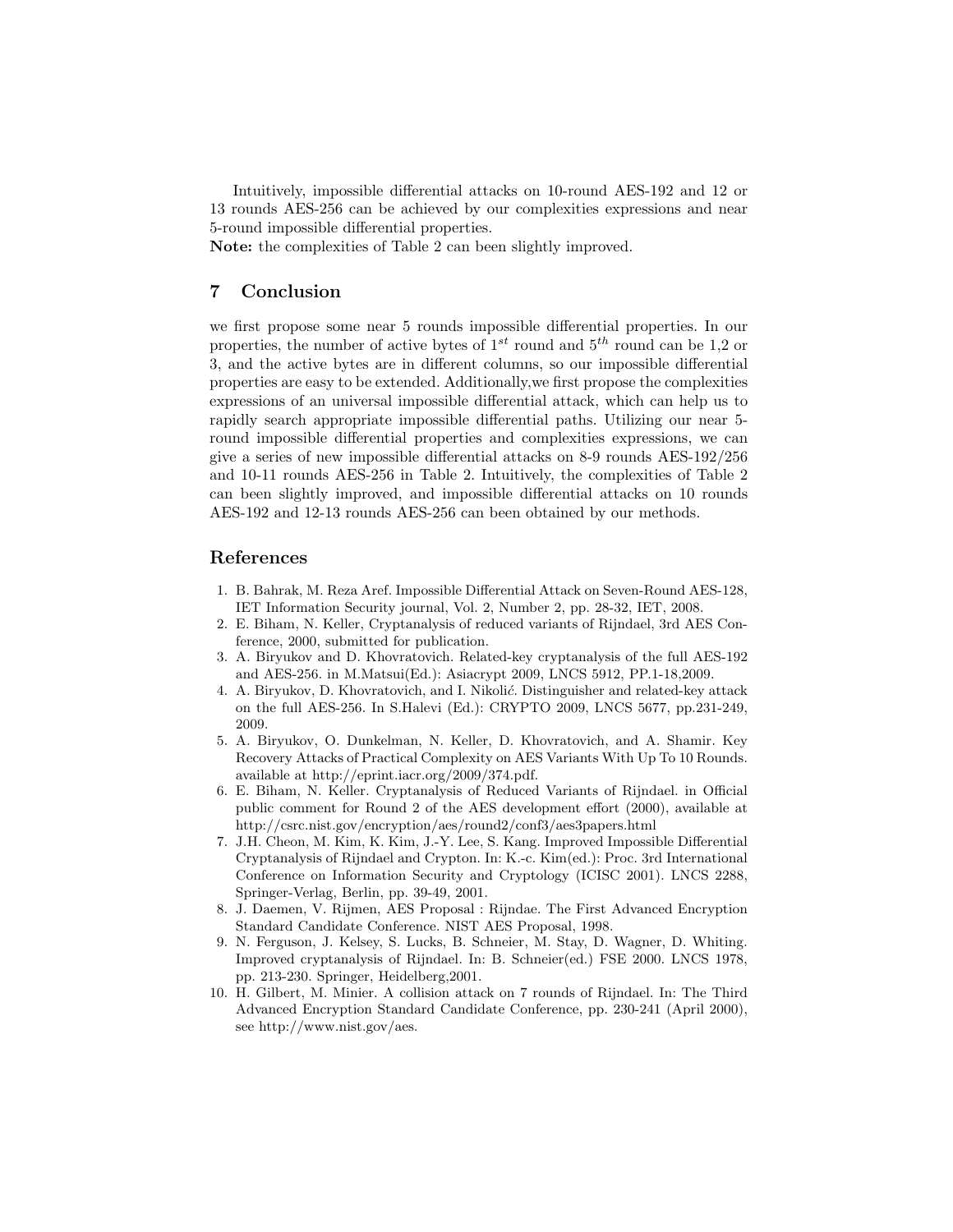- 11. J. Lu, O. Dunkelman, N. Keller, and J. Kim. New Impossible Differential Attacks on AES. In D.R. Chowdhury et al.(Eds.):INDOCRYPT 2008, LNCS 5365, pp. 279-293, 2008.
- 12. National Institute of Standards and Technology (NIST), Draft FIPS for the AES, 2001.
- 13. NIST,FIPS 197: Announcing the ADVANCED ENCRYPTION STANDARD (AES),Nov.26, 2001.
- 14. R.C.-W. Phan, M.U. Siddiqi. Generalised impossible Differentials of Advanced Encryption standard, Electronics Letters 37 (14), pp. 896-898, 2001.
- 15. R.C.-W. Phan, Classes of impossible Differentials of Advanced Encryption standard, Electronics Letters 38 (11), pp. 508-510, 2002.
- 16. R.C.-W. Phan. Impossible Differential Cryptanalysis of 7-round Advanced Encryption Standard (AES). Information Processing Letters 91(1), pp.33-38, 2004.
- 17. Z. YUAN, W. Wang, K. Jia,G. Xu,X. Wang. New Birthday Attacks on Some MACs Based on Block Ciphers. In: Shai Halevi: Advances in Cryptology -CRYPTO 2009, LNCS 5677, Springer-Verlag, Berlin Heidelberg, New York, pp. 209-230, 2009.
- 18. W. Zhang, W. Wu, and D. Feng. New Results on Impossible Differential Cryptanalysis of Reduced AES. In K.-H. Nam and G. Rhee (Eds.): ICISC 2007, LNCS 4817, pp. 239-250, 2007.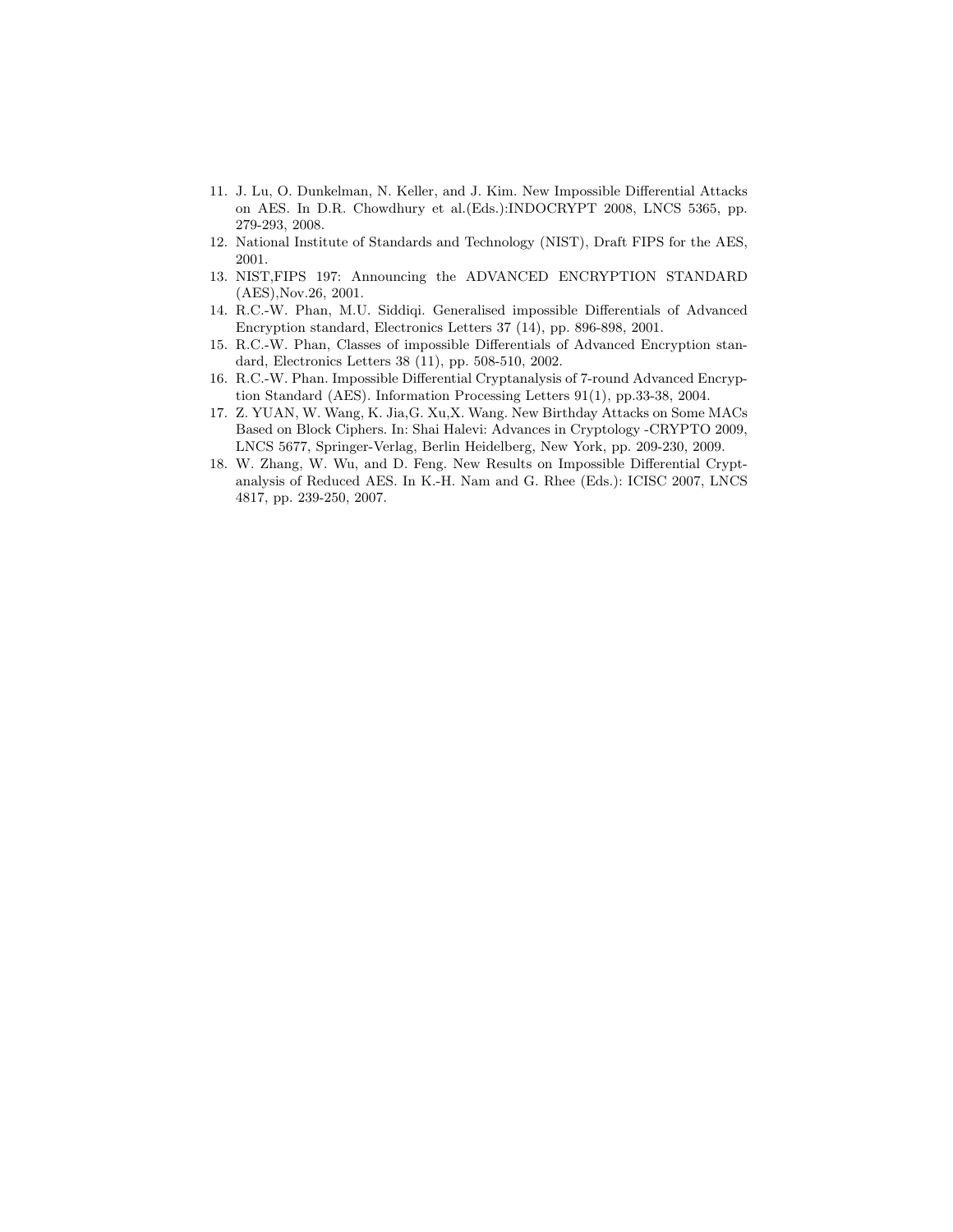# Appendix A:

| Key            | Source     | Number of               | Data                   | Time                   | Attack.      |
|----------------|------------|-------------------------|------------------------|------------------------|--------------|
| Size           |            | Round                   | Complexity(CP)         | Complexity             | Type.        |
| <b>AES-128</b> | Ref.[1,18] | $\overline{7}$          | $2^{115.5}$            | $2^{119}$              | Imp.Diff.    |
|                | Ref.[11]   | $\overline{7}$          | $2^{112.2}$            | $2^{117.2}$            | Imp.Diff.    |
| AES-192        | Ref.[16]   | $\overline{7}$          | $2^{92}$               | $2^{186.2}$            | Imp.Diff.    |
|                | Ref.[18]   | $\overline{7}$          | $2^{115.5}$            | $2^{119}$              | Imp.Diff.    |
|                | Ref.[11]   | $\overline{7}$          | $2^{113.8}$            | $2^{118.8} MA$         | Imp.Diff.    |
|                | Ref.[18]   | $\overline{7}$          | $2^{92}$               | $2^{162}$              | Imp.Diff.    |
|                | Ref.[11]   | $\overline{7}$          | $2^{91.2}$             | $2^{139.2}MA$          | Imp.Diff.    |
| $AES-256$      | Ref.[16]   | $\overline{\mathbf{7}}$ | $2^{92.5}$             | $2^{250.5}$            | Imp.Diff.    |
|                | Ref.[11]   | $\overline{7}$          | $2^{92}$               | $2^{163}MA$            | Imp.Diff.    |
|                | Ref.[18]   | 7                       | $2^{115.5}$            | $2^{119}$              | Imp.Diff.    |
|                | Ref.[11]   | $\overline{7}$          | $2^{113.8}$            | $2^{118.8} MA$         | Imp.Diff.    |
|                | Ref.[18]   | $8\,$                   | $2^{116.5}$            | $2^{247.5}$            | Imp.Diff.    |
|                | Ref.[11]   | 8                       | $2^{111.1}$            | $2^{227.8} MA$         | Imp.Diff.    |
|                | Ref.[11]   | 8                       | $2^{89.1}$             | $2^{229.7}MA$          | Imp.Diff.    |
| <b>AES-128</b> | Ref.[9]    | $\overline{7}$          | $2^{128} - 2^{119}$    | $2^{120}$              | Square.      |
|                | Ref.[10]   | $\overline{7}$          | $2^{32}$               | $\approx 2^{128}$      | Collision.   |
| <b>AES-192</b> | Ref.[9]    | 8                       | $2^{128} - 2^{119}$    | $2^{188}$              | Related Key. |
|                | Ref.[3]    | 12                      | $2^{123}$              | $2^{176}$              | Related Key. |
| $AES-256$      | Ref.[5]    | 8                       | $2^{26.5} - 2^{31}$    | $2^{26.5} - 2^{31}$    | Related Key. |
|                | Ref.[5]    | 9                       | $2^{32} - 2^{39}$      | $2^{32} - 2^{38}$      | Related Key. |
|                | Ref.[5]    | 10                      | $2^{45}$ , $2^{49}$    | $2^{44}$ , $2^{48}$    | Related Key. |
|                | Ref.[4,3]  | 14                      | $2^{99.5}$ , $2^{131}$ | $2^{99.5}$ , $2^{131}$ | Related Key. |
| $AES-128$      | This Paper | $\overline{7}$          | $2^{115.32}$           | 2119.32                | Imp.Diff.    |
| AES-192        | This Paper | $\overline{\mathbf{7}}$ | $2^{109.67}$           | 2154.67                | Imp.Diff.    |
|                | This Paper | 8                       | $2^{102.3}$            | $2^{166.3}$            | Imp.Diff.    |
|                | This Paper | 9                       | $2^{115.89}$           | 2180.89                | Imp.Diff.    |
|                | This Paper | 9                       | 2125.89                | $2^{150.89}$           | Imp.Diff.    |
| $AES-256$      | This Paper | 11                      | $2^{122.4}$            | $<2^{254.4}$           | Imp.Diff.    |

Table 1. Comparison of Some Previous Attacks with Our New Attacks